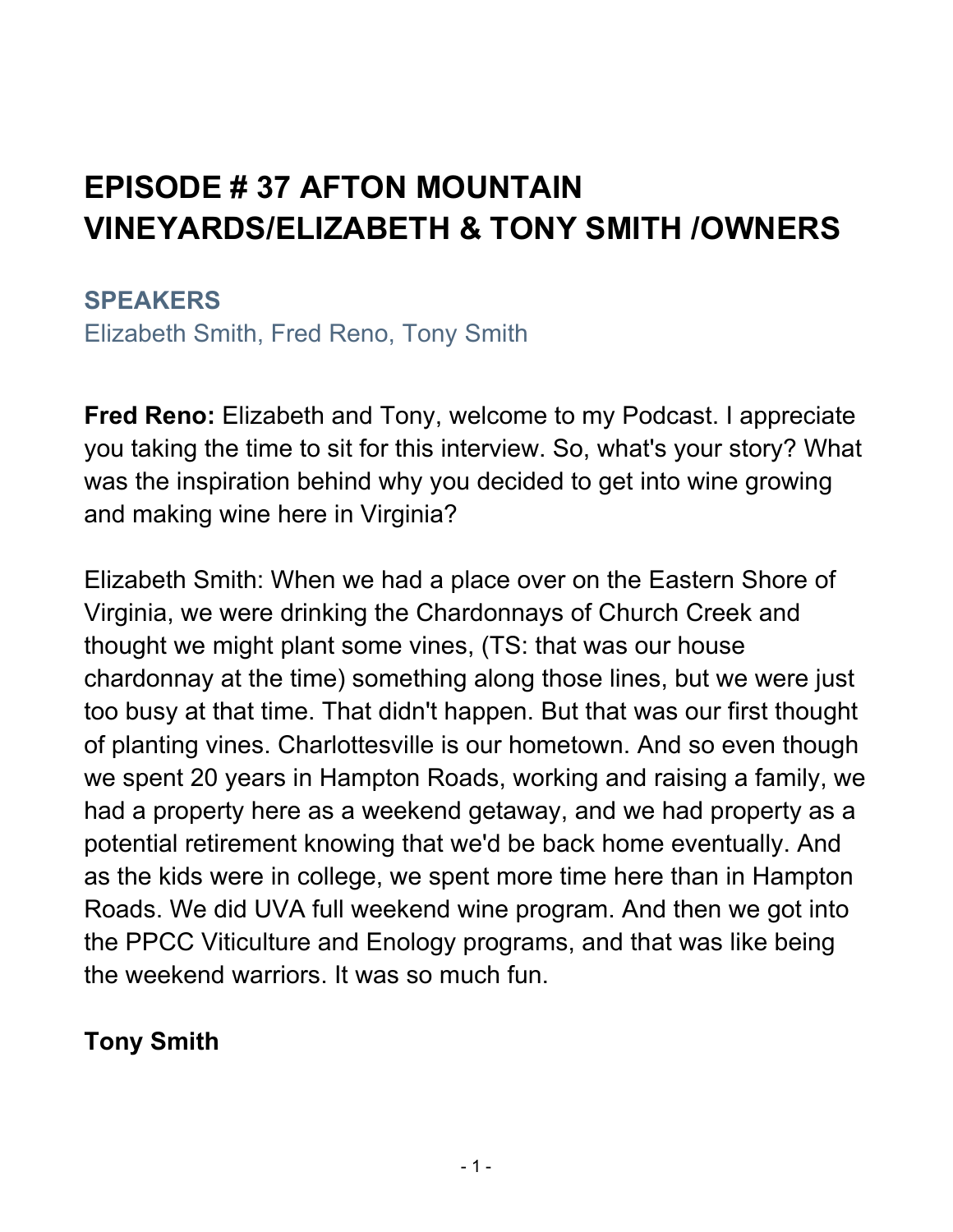At that time in the fall, I was teaching here on Mondays and Tuesdays. And so, we would come to our getaway place on Friday. It became four days a week here three days a week there. And we spent our Saturdays doing the PVCC classes. I mean, what better way to spend your time then a few hours in the classroom, then grab lunch, and then go actually spend time in a vineyard or in a winery continuing to learn from some of the great characters teaching. I teach a second-year elective and real estate finance and development at the Darden school. I'm in my 15th year of doing that now.

# **Fred Reno**

Oh wow. So, you really do have direct ties here to the community and everything surrounding it. We do yes, this is coming home for us. I'm curious, what was it like? Before you bought the vineyard, let's say because you're familiar with the whole winegrowing scene. You mentioned one of the best vineyards in Chatham Creek and Jon Wehner, those folks, in the early days in the Virginia wine industry, as consumers, what was that like?

# **Elizabeth Smith**

Well, that was 15 years ago, easily that we were starting to spend some time drinking and learning about Virginia wine, and it had a ways to go.

Tony Smith: Just like any place where you get wine, there are great wineries, and there are some that are not so. That was, I think, early Virginia wine, it was like I've got dirt, I can plant grapes. But it wasn't the depth of knowledge on what makes a good site and what vines would grow on that site. And so that evolution to a great site and the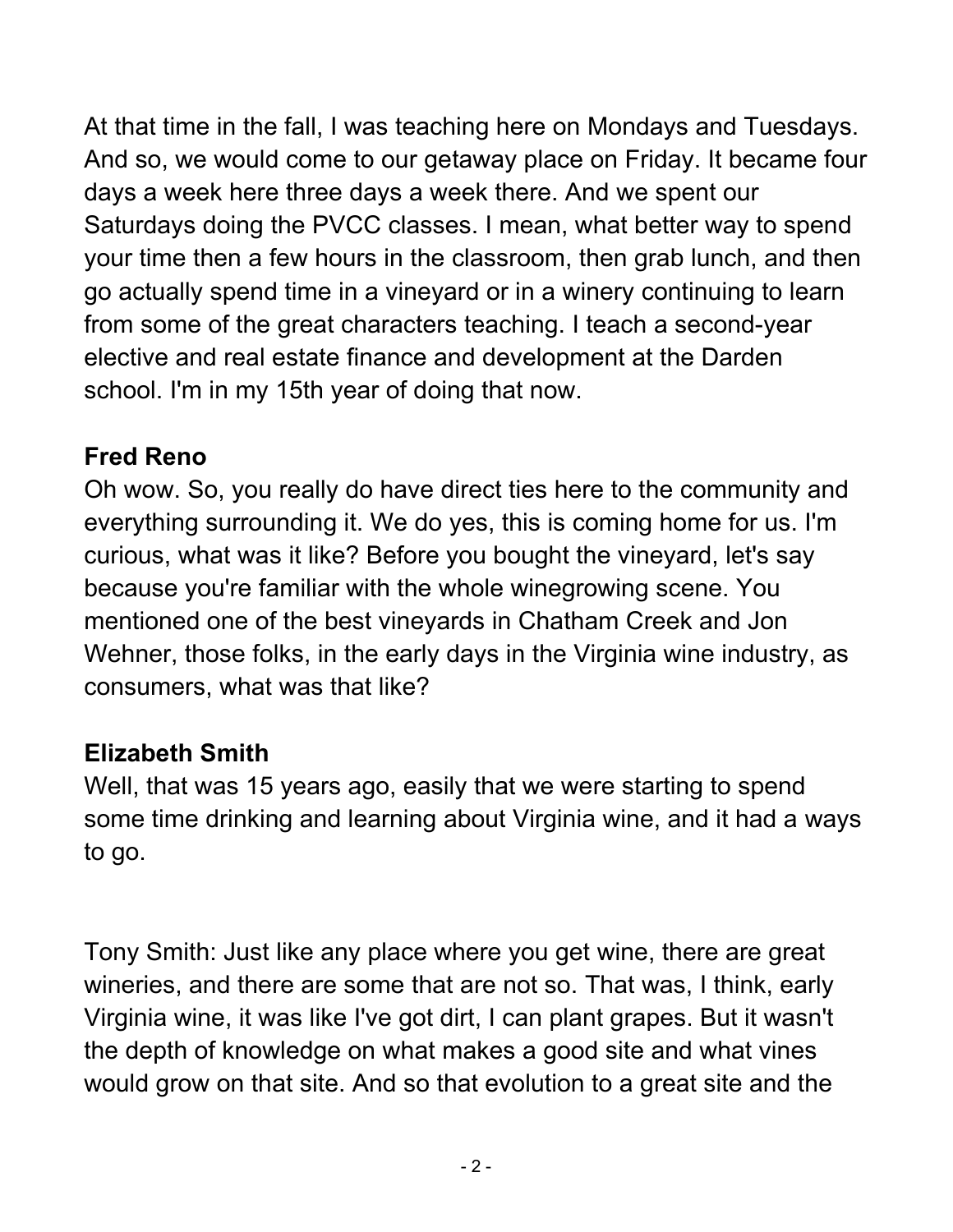right grapes turned into great wine, and then other sites where they either had a bad site or had the wrong, grape selection than they were not as good.

# **Elizabeth Smith**

and I think about 15 years ago was really when that almost tipping point of people understanding a lot of these factors. And it was a rapid improvement that we saw just even in those first couple of years that we were spending time here learning.

# **Fred Reno**

Was wine something that was in your family when you were younger, or just something you just gravitated to.

# **Tony Smith**

Only wine that came in the jugs.

# **Elizabeth Smith**

Maybe family holiday meals, it was not a daily occasion in our household growing up.

# **Fred Reno**

Well, that's not an unusual story that I've heard in my interviews in the past. So, when you bought the property in 2009, it was smaller, and you've doubled acreage, is that correct. 26 acres now in total?

# **Elizabeth Smith**

Well, the property in total is 160 plus. But 24/25 acres in vines Yes, we've ripped out, we've replanted, we've reoriented, but basically 24,25 acres in vines.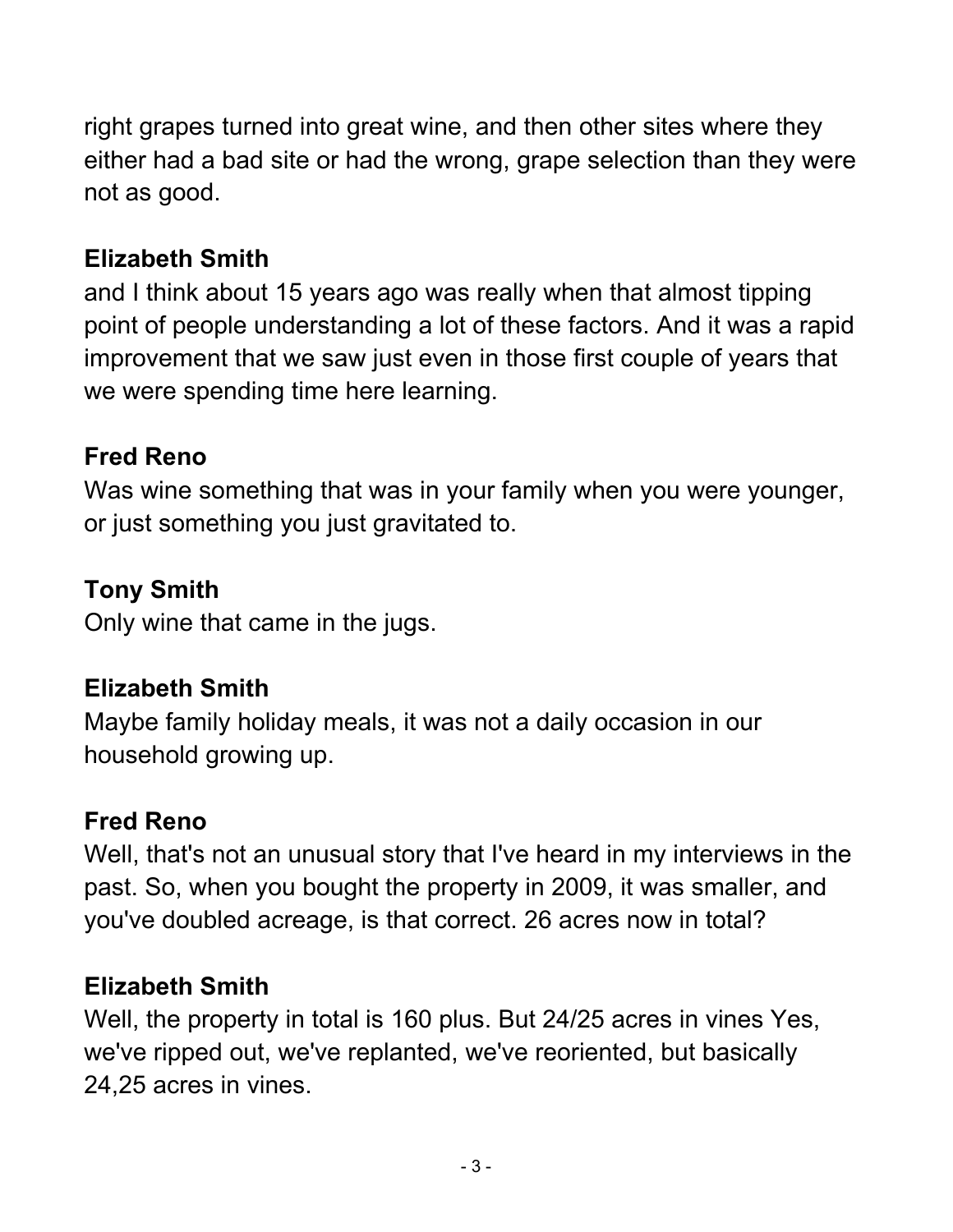#### **Fred Reno**

Well, your winemaker Damien started making wine for you in 2011. Did you make wine in '09 & 10?

Absolutely, So, I mean, there's a longer story, which I'm sure we'll talk about, but we ended up taking over on April 1 of 2009. And leading up to that we thought we had a winemaker. Sort of last minute it didn't work out. So, as of April 1, we were the owners, and I was the winemaker until Labor Day weekend. The finishing of the two thousand eights that were still in barrel, the Chardonnay and all the Reds were still in barrel. And then the whites and the early reds, at that time we made a varietal Pinot Noir, were all done by me under the tutelage with Michael Shaps as a consultant, but also some friendly guidance from Matthieu Finot at King Family because he first worked at Afton Mountain vineyard in 2003. So, if we needed guidance on how do you do this or that he knew and specific to Afton he knew that, where Michael had a much, much broader view. We also had the good fortune of Robbie Corpora, who was vineyard manager for his family, who stuck around. I think he agreed to two years, and he stuck around for four years. So, we had the benefit of that in transition.

#### **Fred Reno**

How did Damien end up coming to work for you in 2011?

#### **Elizabeth Smith**

We had an interim winemaker who was a lovely young man from France as well. But he moved on, his wife was not interested in living in rural areas, so he moved on.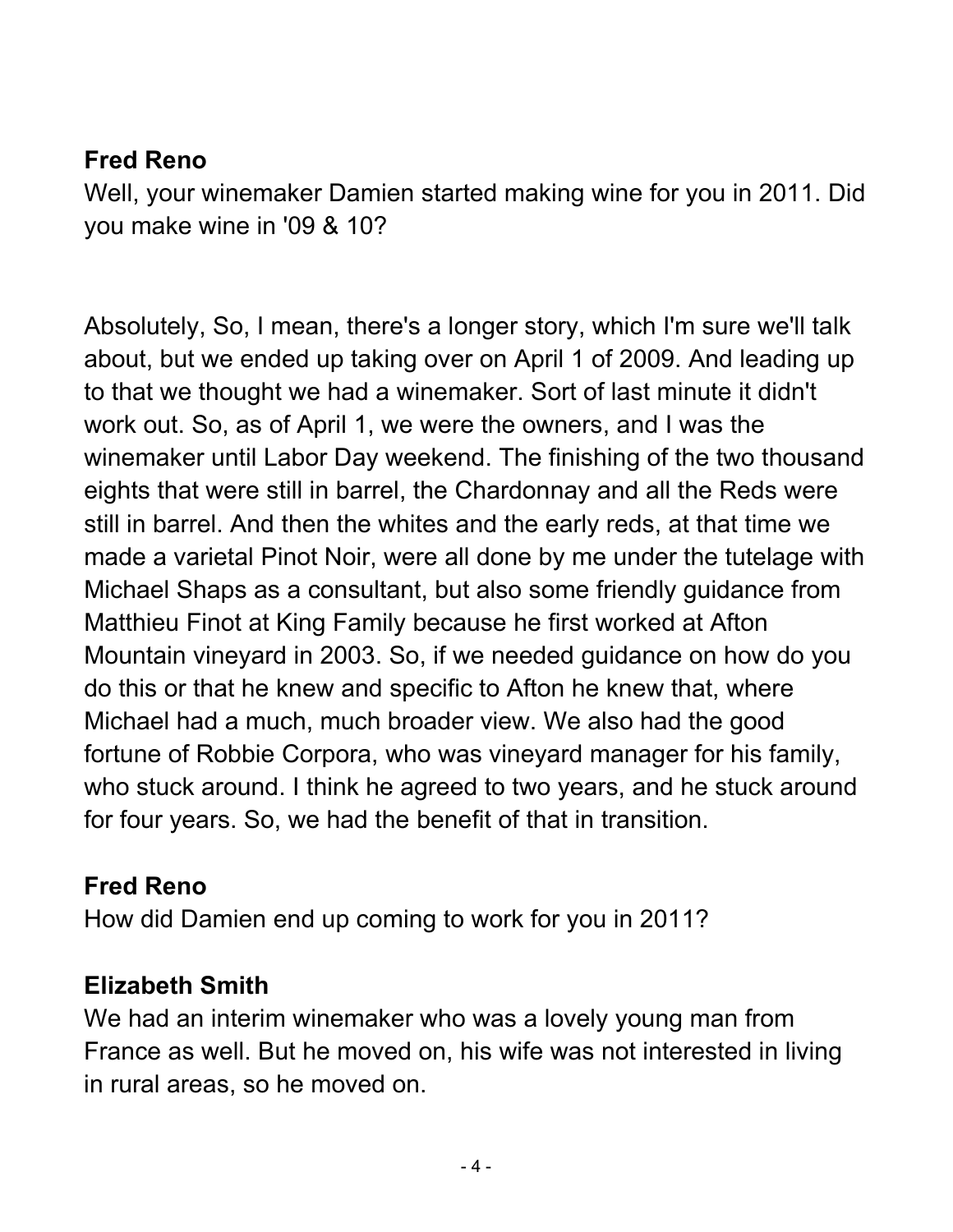# **Tony Smith**

He grew up in the Malbec region in France. And '09 was a spectacular red vintage. So still, some of my favorites of our wines are from that '09 vintage with him. But he lasted two vintages before he got married and moved to DC because Afton wasn't where she wanted to be.

#### **Elizabeth Smith**

But we knew Damien in those years as that circle of regional French winemakers, that all hung out together. So, we knew Damien and we had been to visit him. At that time, he was at Old House in Culpeper, and we went to visit him. We had tasted some of his wines. And when it was time to find a new and hopefully more permanent winemaker because the fellow who was with us for those first two, vintages was here through training Ohio State intern program, and we were looking for a long-term winemaker to stay with us. When we met with Damien, we encouraged him to think about coming to work for us. Thankfully, for us, he did, he was willing to not only be closer to Charlottesville, where his social life was versus being an hour away plus, but also the opportunity for him to have a vineyard site that could really grow the vinifera grapes that he wanted to work with, which he really didn't have that much opportunity, previously.

#### **Fred Reno**

I understand. So, Elizabeth you're the general manager. That's my day job. Yes. Okay. What is that like jumping into that role?

#### **Elizabeth Smith**

Oh, well, it depends, these days between Damien and our retail manager. I'm,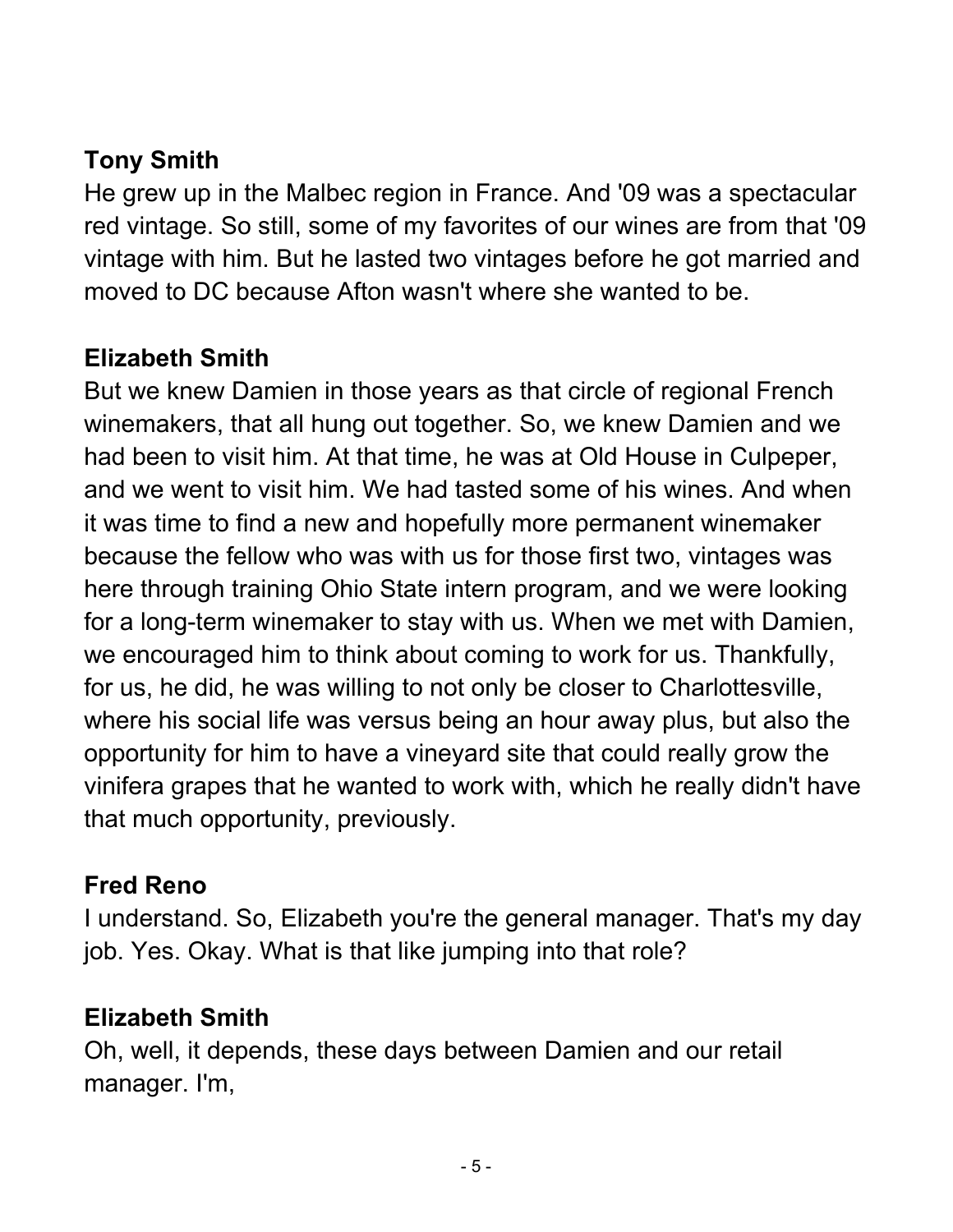#### **Fred Reno**

it's a well-oiled machine.

#### **Elizabeth Smith**

Yeah, exactly. I step out of the way. And I'm basically on the computer most of the day, like most office people, but our formative years and all throughout, we've been very active and hands on. This is not just sitting behind the computer.

#### **Tony Smith**

For the first two years, if you wanted to see the Smiths, you came on Sunday, and it was the two of us and our son and maybe one other person in the tasting room, and we were all behind the tasting bar pouring away. That was for years. And now Sunday's the day that we tend to go out because it's not as busy as Saturday. We know our staff can handle it. And that's sort of our day off. So, it's been a total about face from what it was to begin with.

# **Fred Reno**

Were you intent when you were looking for a vineyard site to get one with elevation? I mean, you were talking about the Eastern Shore, basically which is flat but produces some exceptional wine, especially the Chardonnay from Chatham Creek. So were you intent on looking for something with elevation or did Afton Mountain happen at the right time.

# **Elizabeth Smith**

In a roundabout way, we already had properties here and our intent coming out of PVCC was that we would plant on either both of those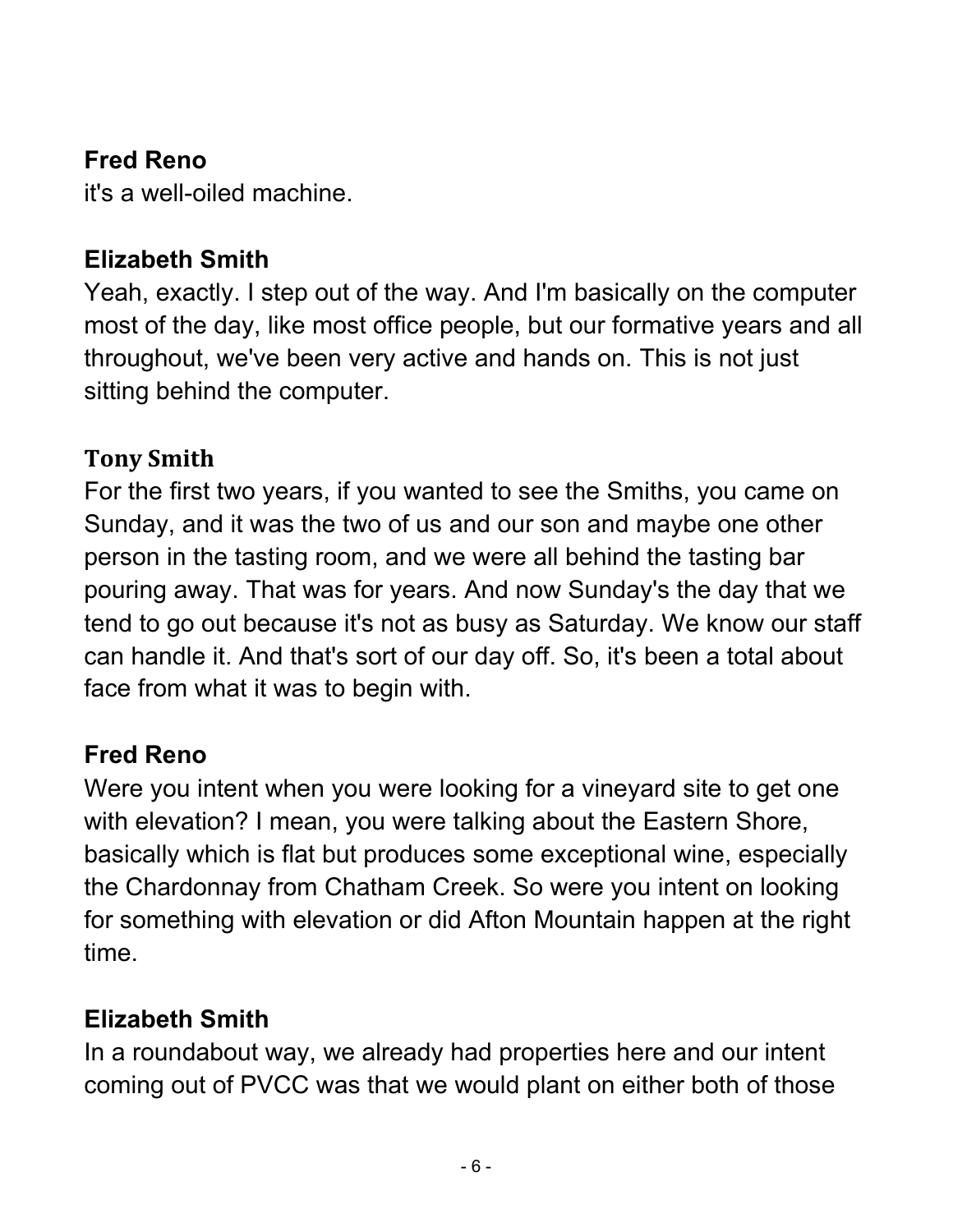properties in a small manner and work our way into a five-year program of eventually opening up winery. But working with Chris Hill,

### **Tony Smith**

we were good students

# **Elizabeth Smith**

And neither of those sites worked. the short answer. Oh, we would be sorry, if we were to plant those.

**Tony Smith** One was about a 450-foot elevation and good relative elevation, but it faced more West. And it was steep. And so, we really couldn't have gotten two and a half-planted acre. And we would have had to be successful if we planted hybrid grapes on it. And that's not really what we wanted to do. But that's when Chris Hill goes well, let me show you a good site.

# **Elizabeth Smith**

This was 2008. He calls his broker friend, and his broker says, you know, what are you doing and the brokers like nothing. And so, they took us to Afton, which had been on the market previously, but was not at the time that we came and met with them. And we were like, well, we were really just looking to start a vineyard ourselves. But when we saw the property not only for its specific terroir and the excellent aspects that make it a good vineyard site, but it's just beautiful.

# **Fred Reno**

Well, folks, I'll interrupt her here because I've been there. My wife and I enjoyed the grounds and it is gorgeous. It's just flat-out a gorgeous site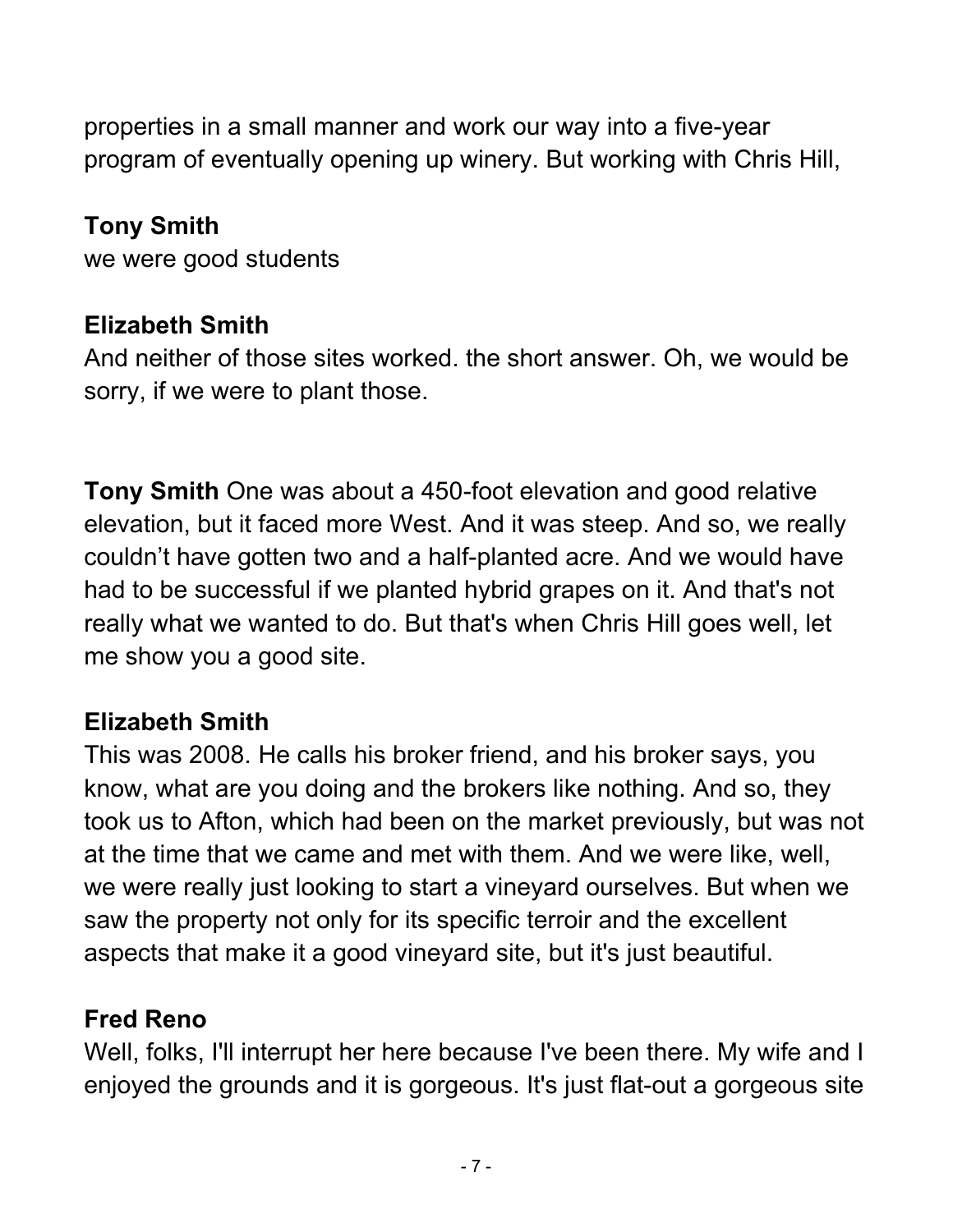up there. So, congrats and obviously, having Chris Hill, you couldn't have had a better guidance from a vineyard standpoint.

# **Elizabeth Smith**

Exactly, It was just a wonderful experience with them. And in that process, we went from our five-year program to a five-month program. So, it just turned on its head to buy an existing business and jump in.

# **Tony Smith**

There was an interim step, we went to an unplanted site first, and actually put in an offer there. And it really was going to be a five year, plant the grapes, let them get producing in that process, build the winery, create a brand, but that didn't work out. And this agent sent me an email and said, I'm throwing this up against the wall to see if it'll stick. But if you're going to plant the grapes and build a winery and create a brand, would you be interested in one that already exists? And that's when we went up there? And it was like, huh, so it went from, Elizabeth's birthday, to our daughter's birthday, when it was under contract, to April, it closed, and me going and telling my partners well, I'm going to be working remotely from Charlottesville, starting April 1st, and not telling them that April 1st I was going to be inside tanks cleaning, doing other things that weren't part of the prior job.

# **Fred Reno**

So, is all the wine you produce Estate bottled. Is that correct? Yes. That's wonderful.

# **Elizabeth Smith**

Yeah, we have worked our way into that. As we've expanded the vineyard when we first bought the property in 2009, it was 11 acres of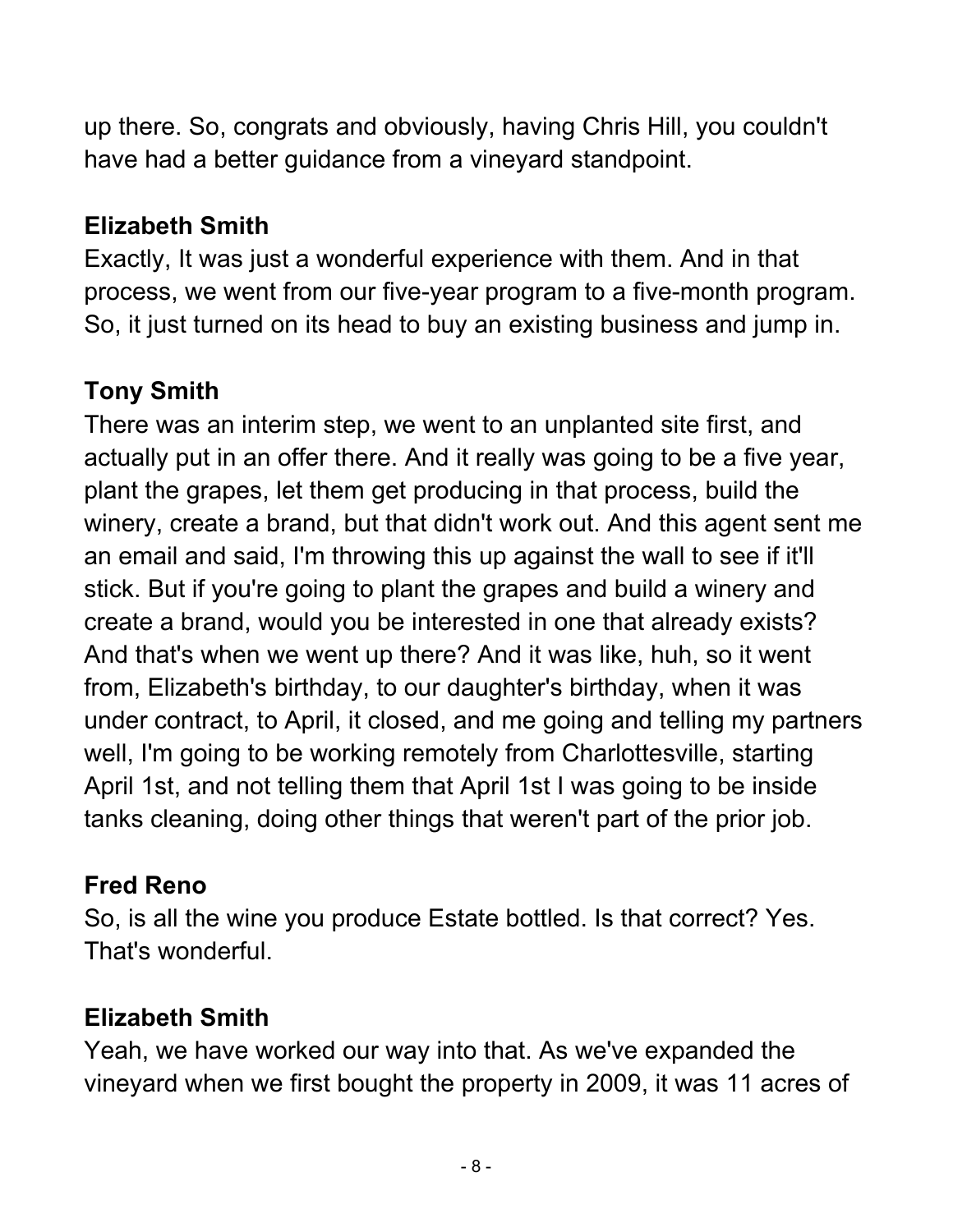vineyard, but with the opportunity to buy more property contiguous and expand the vineyard. It's all estate fruit.

# **Fred Reno**

What varietals did you put in yourself as you're expanding?

# **Elizabeth Smith**

Specifically, Albarino and then more of Cab Franc.

# **Tony Smith**

That was 2010, we had a north facing relatively steep slope. And so, for the Albarino, you know, that's, you know, good afternoon shade, not as much sun. And it was 2010. So, nothing like planning almost an acre on a hill. And it was a drought year, so hand watering all of these Albarino vines. And we didn't really get good fruit until at least the fourth leaf, almost the fifth leaf, but it's just amazing fruit.

# **Fred Reno**

Where did you get the inspiration for Spanish grape or Portuguese?

# **Elizabeth Smith**

This is crazy. Yeah, we were doing the research. And because of that north facing slope less sun, we're like, okay, the whole climatic comparison of the Albarino, native land. But interestingly, the Corpora's had actually thought of that themselves. So, we're working with Robbie, we were like, we both agree.

# **Tony Smith**

We're just talking to Tom and Shinko. About what were your thoughts on the hill, and they said Albarino, were like, well, that's what we were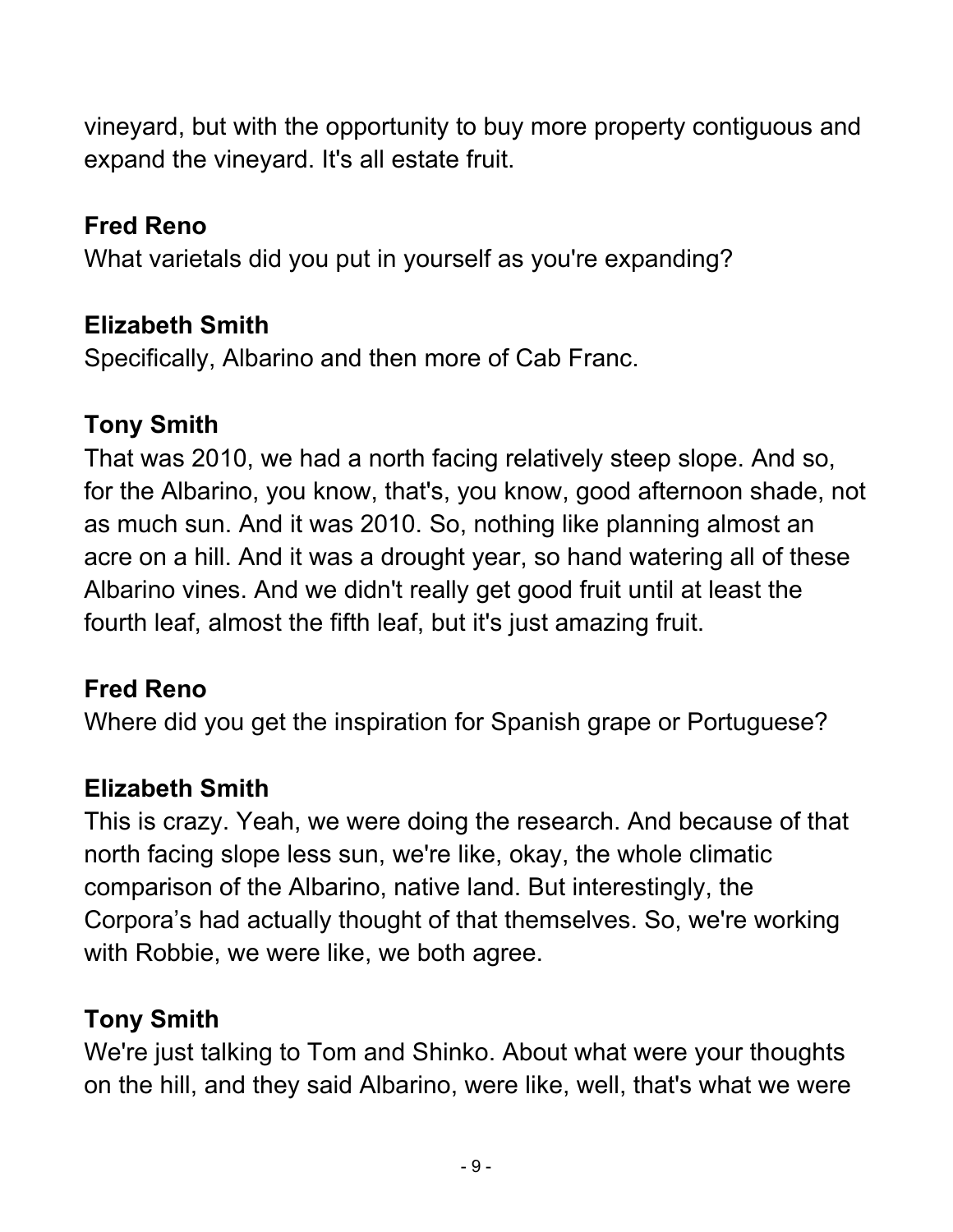thinking. And it's planted in up down rows. I think Robbie, Tom and Shinko had been talking to Jim Law about a crawler tractor and all that which we didn't end up needing. You have to be careful; the sprayer can't be too loaded. If you're spraying to go up and down that hill, you need to go do something else first, or only fill it halfway. But it's a great little site. And we ended up planting another round of Albarino in a different area A couple of years later,

#### **Elizabeth Smith**

just expanding Petit Verdot and well, Tannat, Merlot those are all new.

#### **Tony Smith**

We learned very quickly that Merlot is a really great grape in Virginia. It's way under appreciated.

#### **Fred Reno**

Well again, I'll interrupt because my wife and I had a bottle of 2017 Afton Mountain Merlot last night for dinner. Oh nice. And it is terrific

#### **Elizabeth Smith**

It is just really hitting its sweet spot. It just went on our tasting list this past week. I mean, as a matter of fact, but it's really coming around.

#### **Fred Reno**

Well. What you said Tony resonates because I said to my wife about halfway through battle, I said this is absolutely purely classical highquality Virginia Merlot.

# **Tony Smith**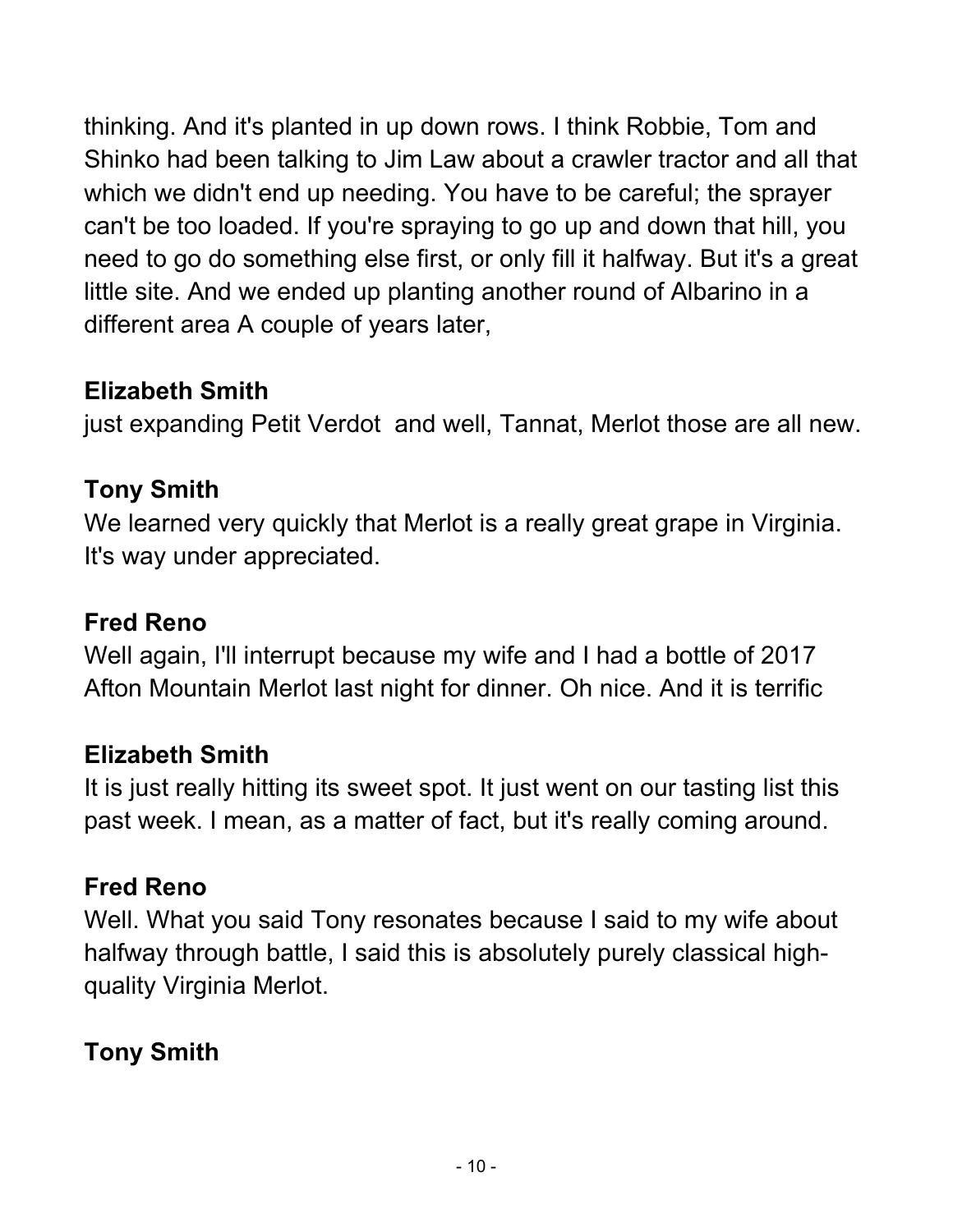And the thing is the Merlot has a shorter growing season, it tends to get nice and ripe before the tropical storms and late fall weather come in. So, year in and year out Merlot is going to consistently be good. And so, as a base for a blend, or even as a varietal of wine. It's just really great. And there was no Merlot on the site when we bought it. So that was an important addition. We had old cab sauv vines from the late 70s and 80s. So, ultimately replacing them with some more cab sauv and PV.

# **Fred Reno**

Do you have any of the original vines that were planted still producing?

#### **Elizabeth Smith**

We do we have about an acre and a half of this core old vine plot in the midst of our existing vineyard that has cab sauv, Pinot Noir and Gewurztraminer.

#### **Fred Reno**

Really? So, you have over 40-year-old vines.

# **Elizabeth Smith**

Yes, do they still produce. I feel like every year that we get closer, pulling them out, they feel threatened and do a little better. So, they do still produce, and we do still use it. We set aside those particular grapes in the winemaking process and track them to make sure how we want to use them and so forth. But the vines themselves are just art.

# **Fred Reno**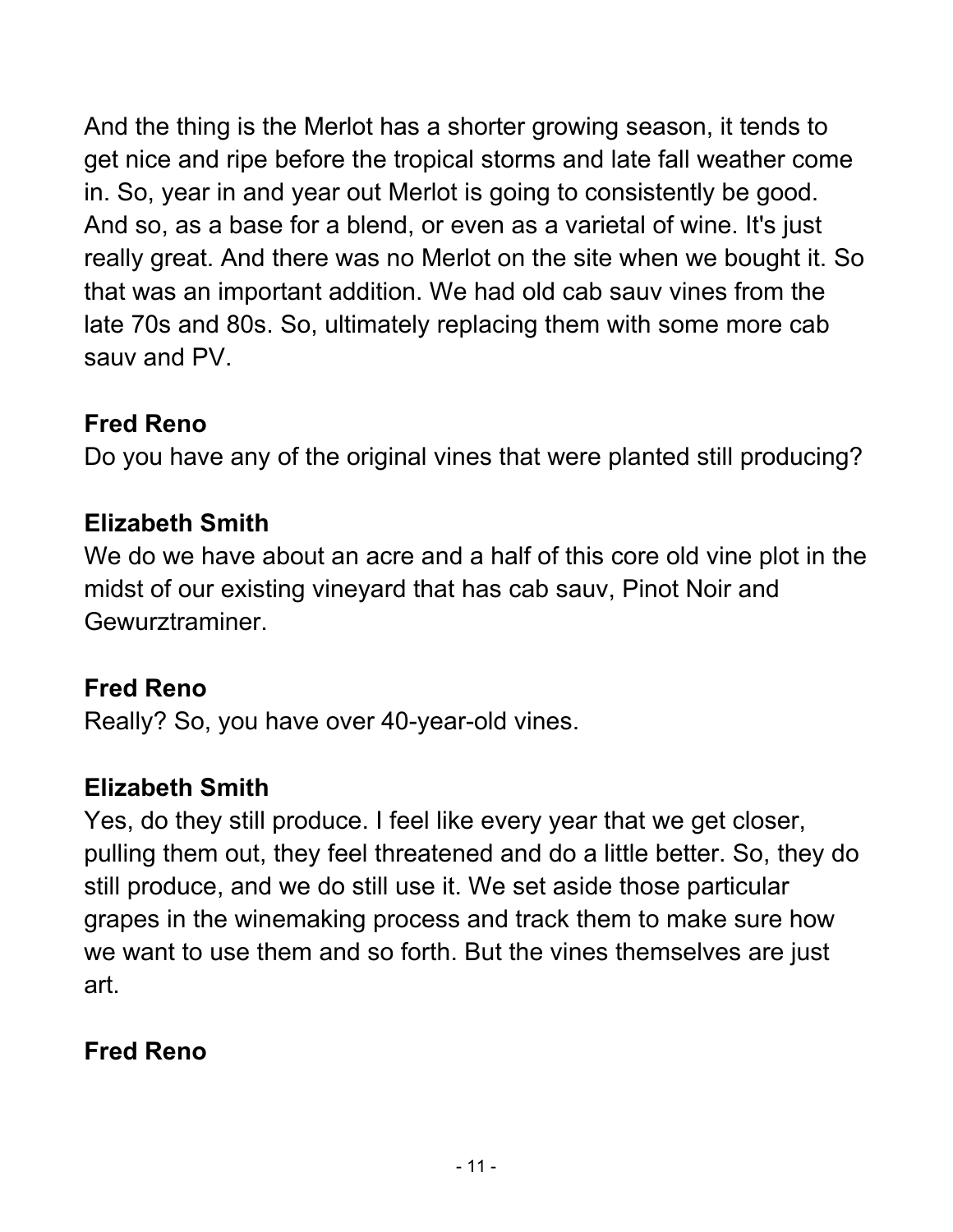Do you produce a single varietal Pinot Noir, or are you just use it for your sparkling wine?

# **Elizabeth Smith**

We have in some years. 2014 was the last year we did a varietal of Pinot it really is just so hard to get fully ripe for a varietal wine, but we use it still these days in our sparkling and our Rose. So, we still have Pinot, and we still use it, but not as a varietal. And I don't perceive doing that,

# **Tony Smith**

Afton's done sparkling traditional method since 2003. And so we've kept that going with typically a blend of Chardonnay and the Pinot but you know, the varietal Pinot was good to very good in the right, vintage, but you know, I hate to get known for the varietal wine and then choose not to make it in some vintages or just put it out there when it's not as good as it should be. It adds a lot of body to the rose. And it's just lovely in the sparkling.

# **Fred Reno**

Will talk to me about your efforts in the vineyard, where I read about ecofriendly, trying to really eliminate or at least reduce the use of pesticides and sprays. Talk about that a little bit, because that's a very hot topic, but an important one long term, right?

# **Elizabeth Smith**

And I have to we have to give a lot of credit to Damien, we are simpatico. Tony and I said that we consider ourselves the stewards of this beautiful property. And we've treated it very carefully in our own ways. But under Damien's philosophy, we've really expanded that. And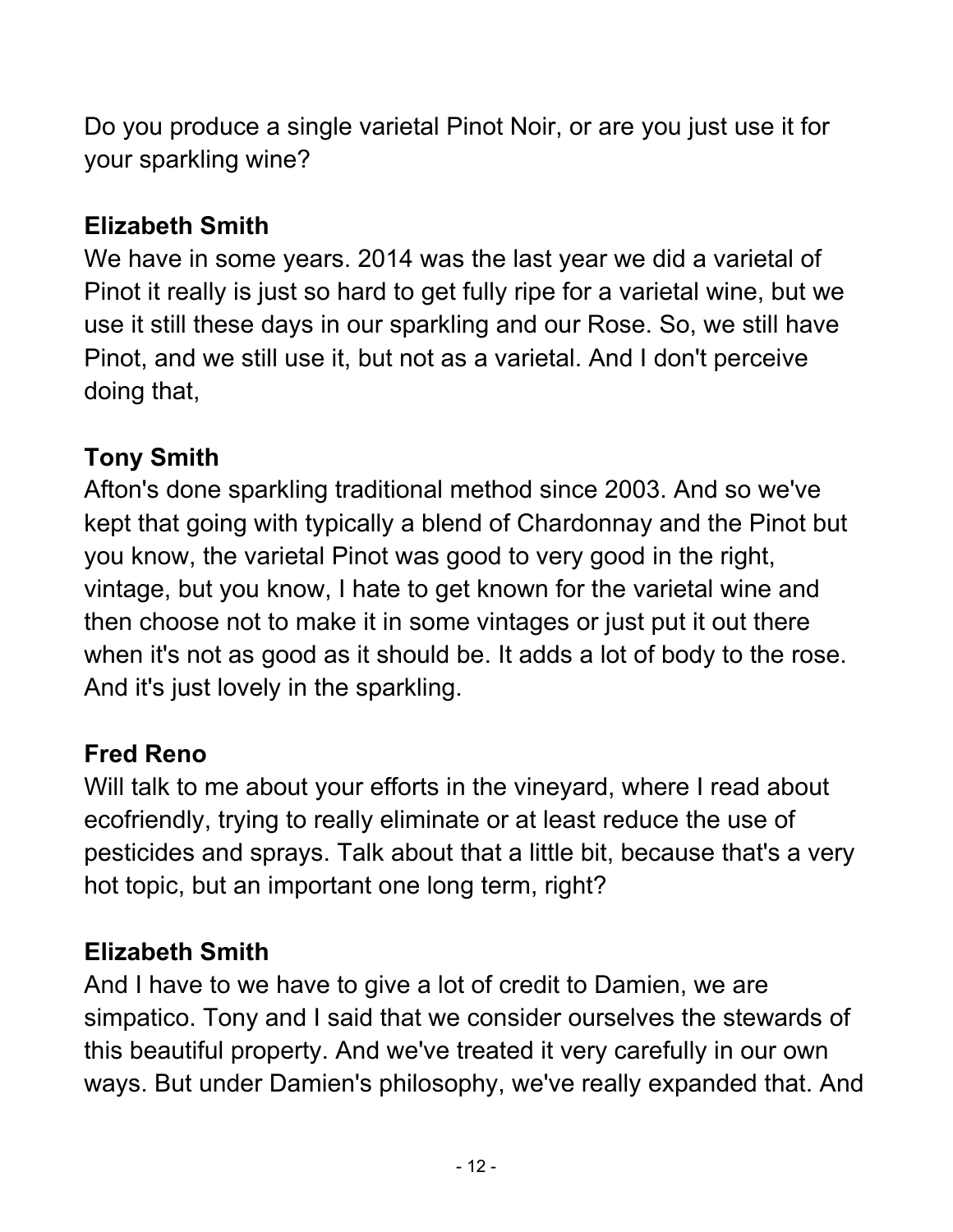he uses herbal teas and decoctions. Yes, and also, he knows he's vineyard and winemaker, this is not just a separate, two separate roles, he was absolutely familiar with each block. And then being super conservative, we're not following given spray schedules. On any year, we are probably doing 50% Less spraying than those who are following standard spray schedule. So, it's knowing what's going on. Even to the extent we were talking last year about the number of spider webs in the vineyard you can see on a dewy morning, which is a beautiful thing, because they're helped capturing helping to capture some of the fruit flies and other things. So, spider webs in the vineyard, because we don't use insecticide, actually show a healthy vineyard and help us maintain a healthy vineyard. Oh, that's fascinating. Yeah. And again, we don't pull grapes, the first second, third leaf, typically a little bit on the fourth leaf versus asking the vines right off the bat. How quickly can you give us grapes because we want them to establish root systems, not start producing fruit, and the vine will last much longer if you don't tax it. So right out of the gate, and also not teaching the vine, Damien would be much better to expound on that than I But teaching the vines not to be reliant on what we're going to give them. You're not spraying, spraying, spraying, so that they are weak unto themselves, and waiting for you to come help them. But they are growing naturally resistant, and we see it we see the leaves in our vineyard in the fall last longer than other places they're healthy. They're not going into decline as early as vines that are dependent on having fertilizer and spray that were given to them, they're stronger vines unto themselves. Well that jumps to my other topic. I think some of the vintners I have asked this have misinterpreted what I was saying, but what have you seen in your time, as far as climate change? What has been the differentiation that you've seen? I don't mean it's gotten warmer necessarily. I know like, what have you seen of anything in your vineyards? Well, earlier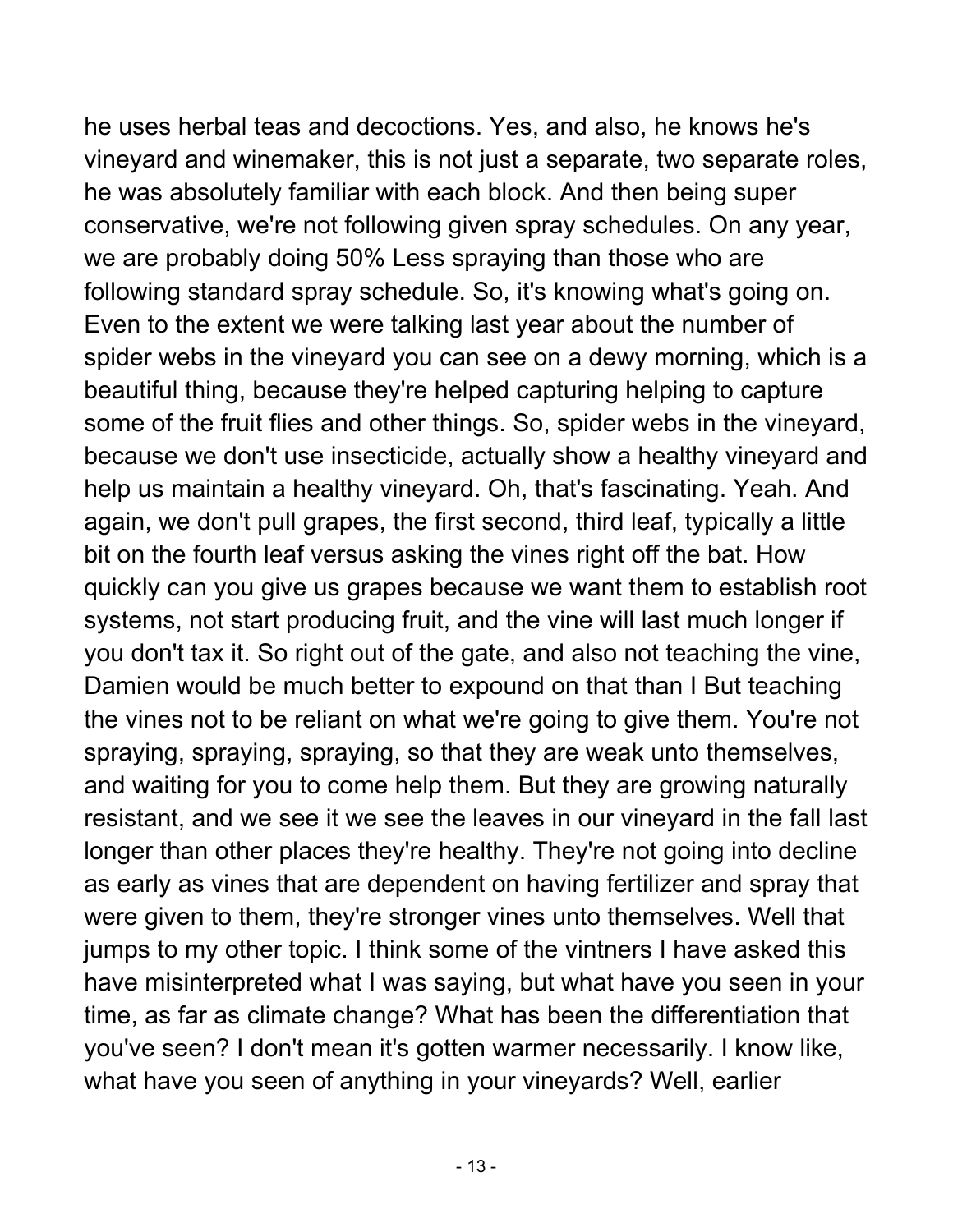budbreak for one and later frost. So, you're just you know, Mother's Day, of course, is the day by which we all start to breathe again. Well, most years, other than 2020. But yeah, it's an issue. So being where we are part of what makes it such a good vineyard side is We are in the rain shadow of the mountain. So, we're protected from a lot of the spring and summer we have great air flow. We are not as prone to frost as some places.

#### **Tony Smith**

At our elevation.

# **Fred Reno**

Because the elevation mitigates a little bit and you're right.

# **Elizabeth Smith**

And we have three creeks on the property. If you look at our property from the Blue Ridge Parkway, you can see down on our property, and it's sort of an isthmus, if I can say, right, there's, there are creeks on either side of it. And we have a 13-acre lake as well, that helps mitigate temperature.

# **Tony Smith**

It's, it's 30 feet deep. It's a high volume of water. And so if it's been warm

# **Fred Reno**

Get that next to the microphone, we're going to pour a little bit more of this Meursault.

# **Tony Smith**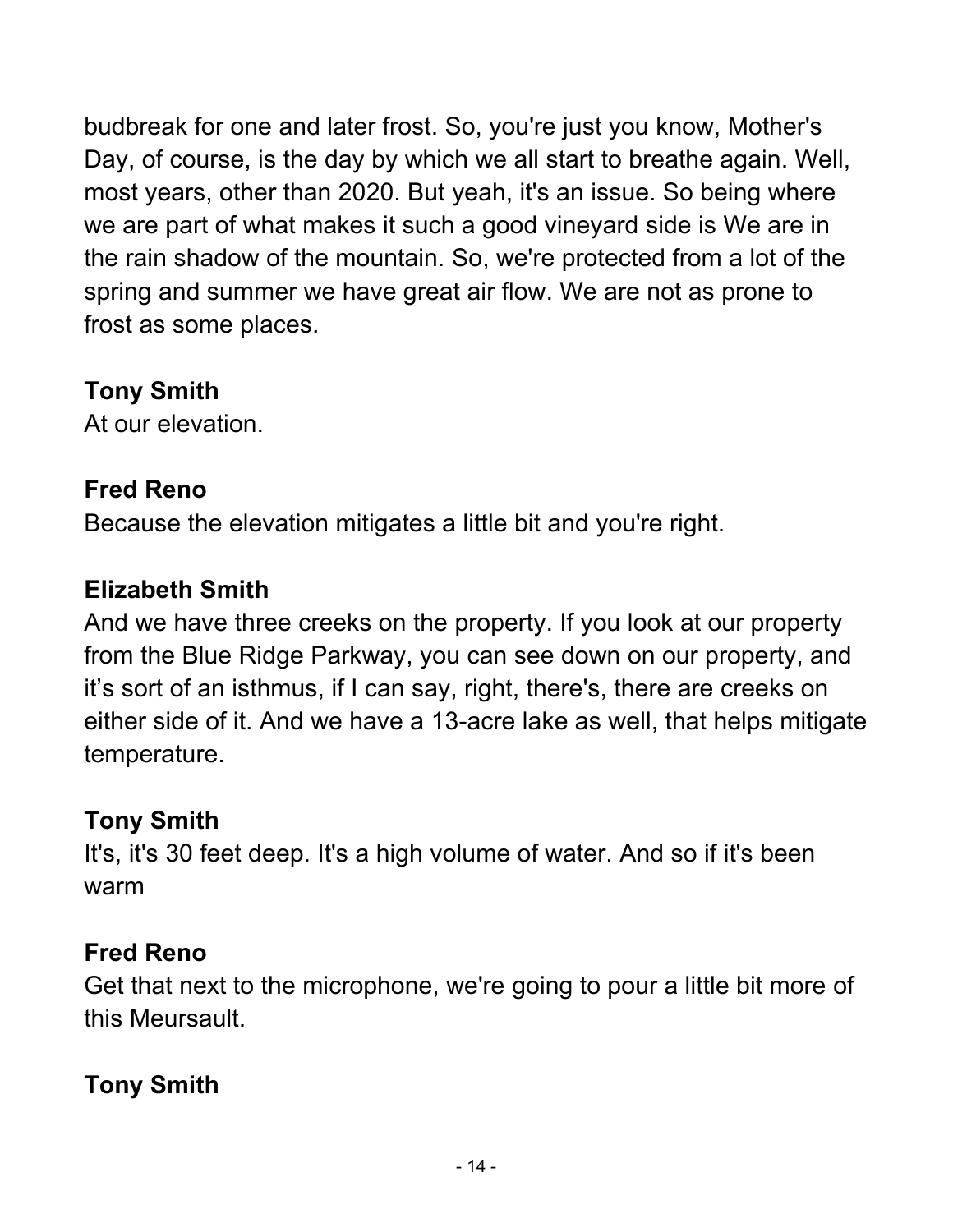So, if it's if it's already been warm then the lake water has heated. And so, we planted the Tannat on the best place on the site for the Tannat. But it's also closest to the lake because the Tannat is more frost susceptible, right. And you know, if the water is 45 degrees, and it goes down to 32, it may be 33 or 34, closer to the water. You do get that little bit of extra protection for being there by the lake,

# **Elizabeth Smith**

But, not only the water, but the fact that we're at the confluence of two natural breaks in the Blue Ridge Mountains, the Rockfish Gap and the Humpback Gap on one end and we are in the middle. Tony's talking about the mitigating factors and the Lake, but we can't burn

#### **Tony Smith**

If we burned hay bales, we'd catch Nelson County on fire.

# **Elizabeth Smith**

But we count on that breeze to keep the air flowing. We are less frost prone than others. But it is very windy and Afton. Circling back to your question about climate change, that Rain Shadow helps us through spring and summer. But then the fall storms that come from the south, seem to be getting more frequent and stronger and those affect all of us. I don't know that there's anybody who's immune to the tropical storms.

# **Fred Reno**

Yeah, the weather just seems to be more severe when it happens. As I said to my wife, it's the wind. Right? I mean, that's essentially what has driven the California fires. It's the intensity of the wind,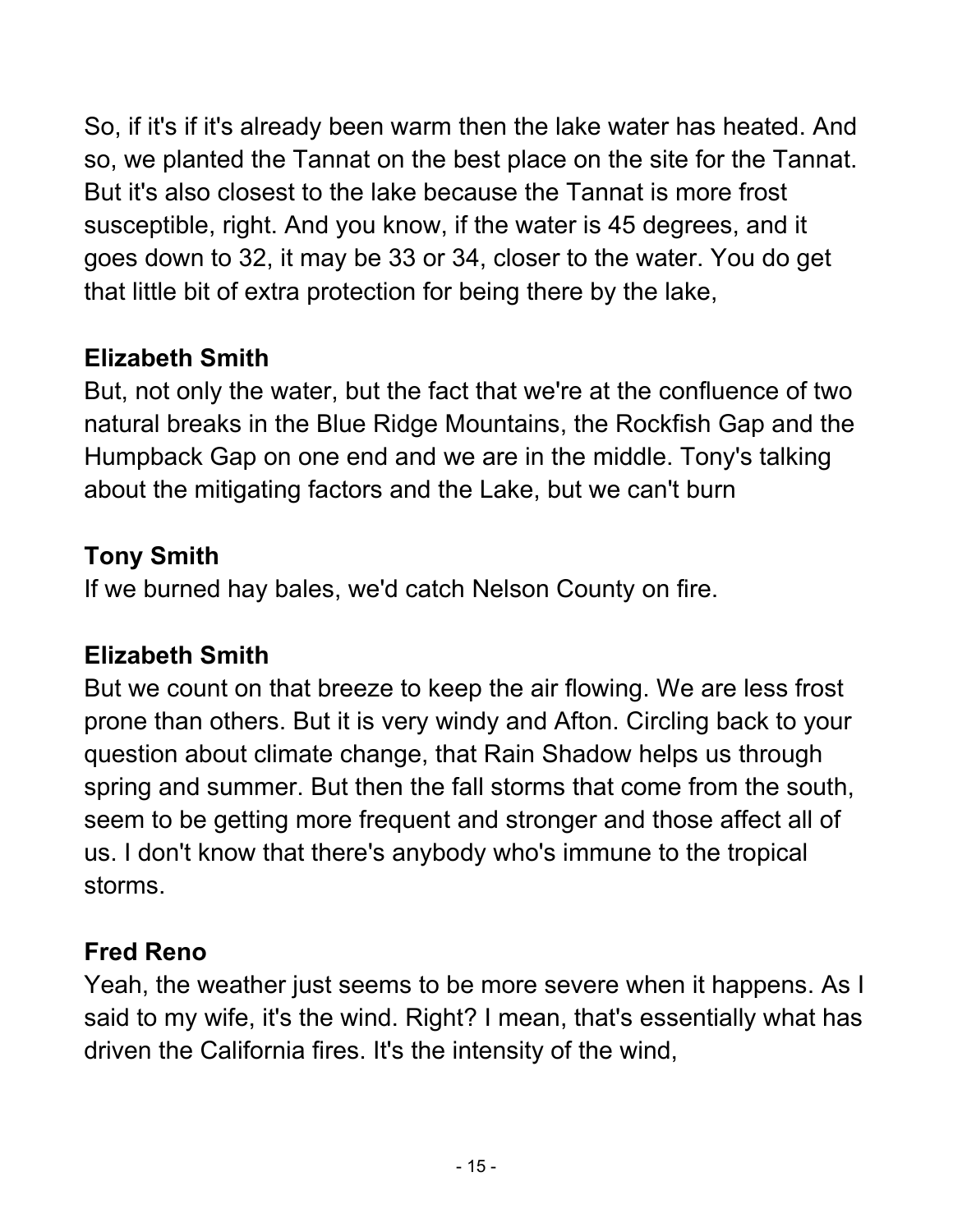#### **Elizabeth Smith**

right? Yeah, anecdotally, we were on the trip, several Virginia wine people did a trip to Napa in 2014. And the main Inn where we were all staying, we watched in 2017 go up in flames. And yeah, that was oh my god, we all stayed there three years ago. Yeah, that's crazy.

# **Fred Reno**

Well, so you've got an important wine writer, a Som, a trade person, whoever you want to impress them. One wine of your wines, I know it's tough to ask for one wine. But what wine would you pull out and say, taste this. This represents who Afton Mountain Vineyards is?

# **Elizabeth Smith**

We might give different answers. Because it's personal preference. Sure. What would you do?

# **Tony Smith**

I mean, I would probably say Tradition, which is our Bordeaux style blend. 16 was our first vintage of that blend, and 17 was a fabulous vintage. So that's probably what I would pull out. That is best reflective of who we are now as Afton. For somebody that likes bigger reds, our '09 Cab Sauv is pretty fabulous. But you know, I've personally got maybe 18 bottles of that left.

# **Elizabeth Smith**

That's not something we're going to promote. The red blends are what the forte is certainly for us and the opportunity for others in the AVA to really shine is the red, are the red wines. And then the Albarino. that's was going to be mine. I absolutely love our Albarino. It sells out so quickly. We planted it into 2010 I think our first vintage was 2015. And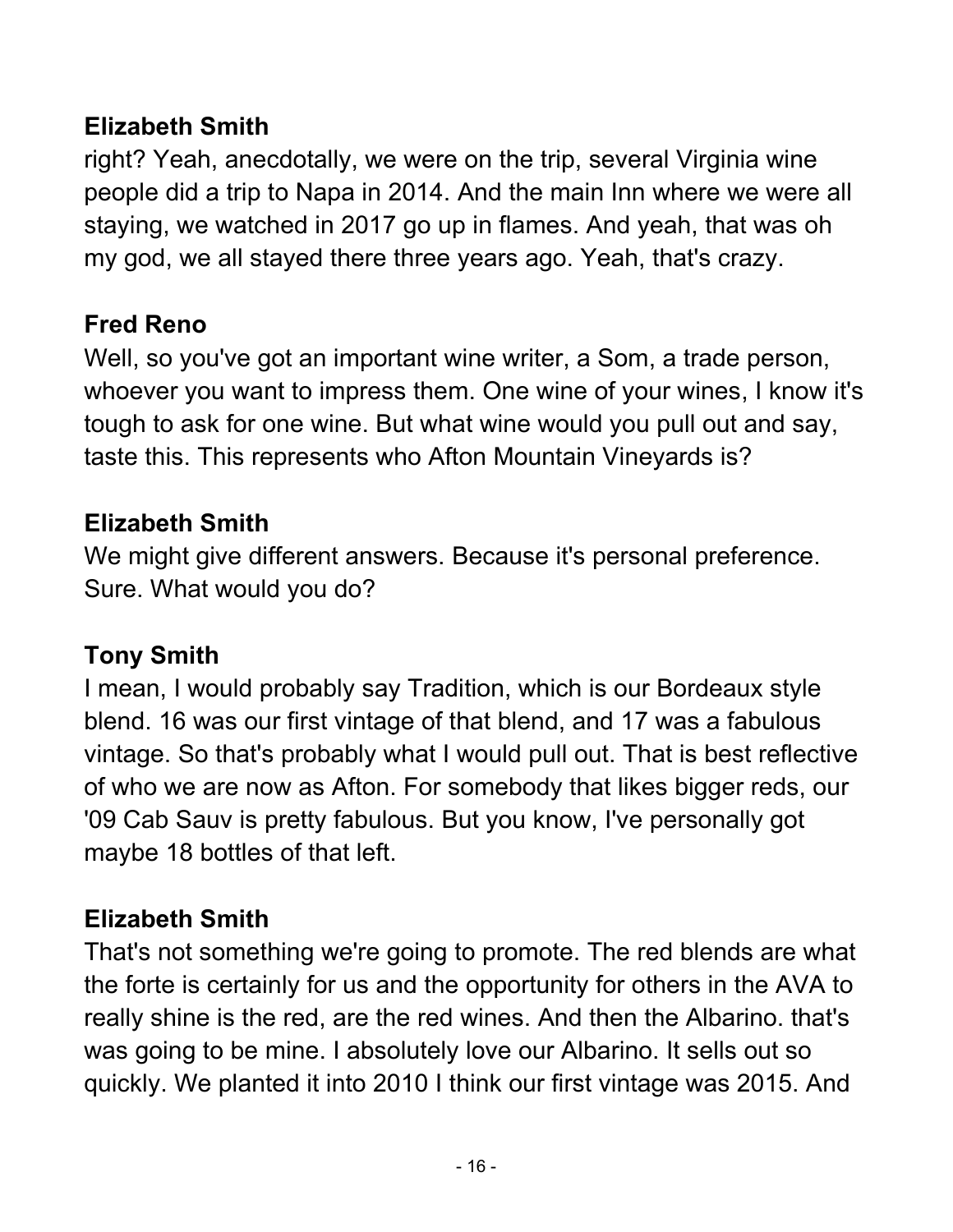then we planted more, our second block in 2016. That's just starting to produce so we only have it for about six months a year. And we've bottled the 2021 but we won't release it till April or May just to try to get through our busy season and have it in stock. But that is probably my favorite.

# **Tony Smith**

But it has got so much character to it.

# **Elizabeth Smith**

Yeah, it's got that savory mineral white peach.

#### **Fred Reno**

Wow. It's really fascinating. What's the biggest challenge you see at this stage of your career and your vineyard and your winery? What would you like to achieve next? Or have you just felt okay, we're just going to steady the ship. This is us.

# **Elizabeth Smith**

Well, we've planted, and we have ripped out and replanted very heavily since 2016. And in another two or three years, we'll see all that fruit really come.

# **Tony Smith**

We sell out of our Cab Franc as well every year. And it's an older block. And so, when we ripped out some of the old cab sauv an old Gewurztraminer that was not producing well, we replaced it with a block of Cab Franc and another block of Albarino. And so that's sort of our future is when the Franc gets into production. When that Albarino gets into production. We've got younger Gewurztraminer vines that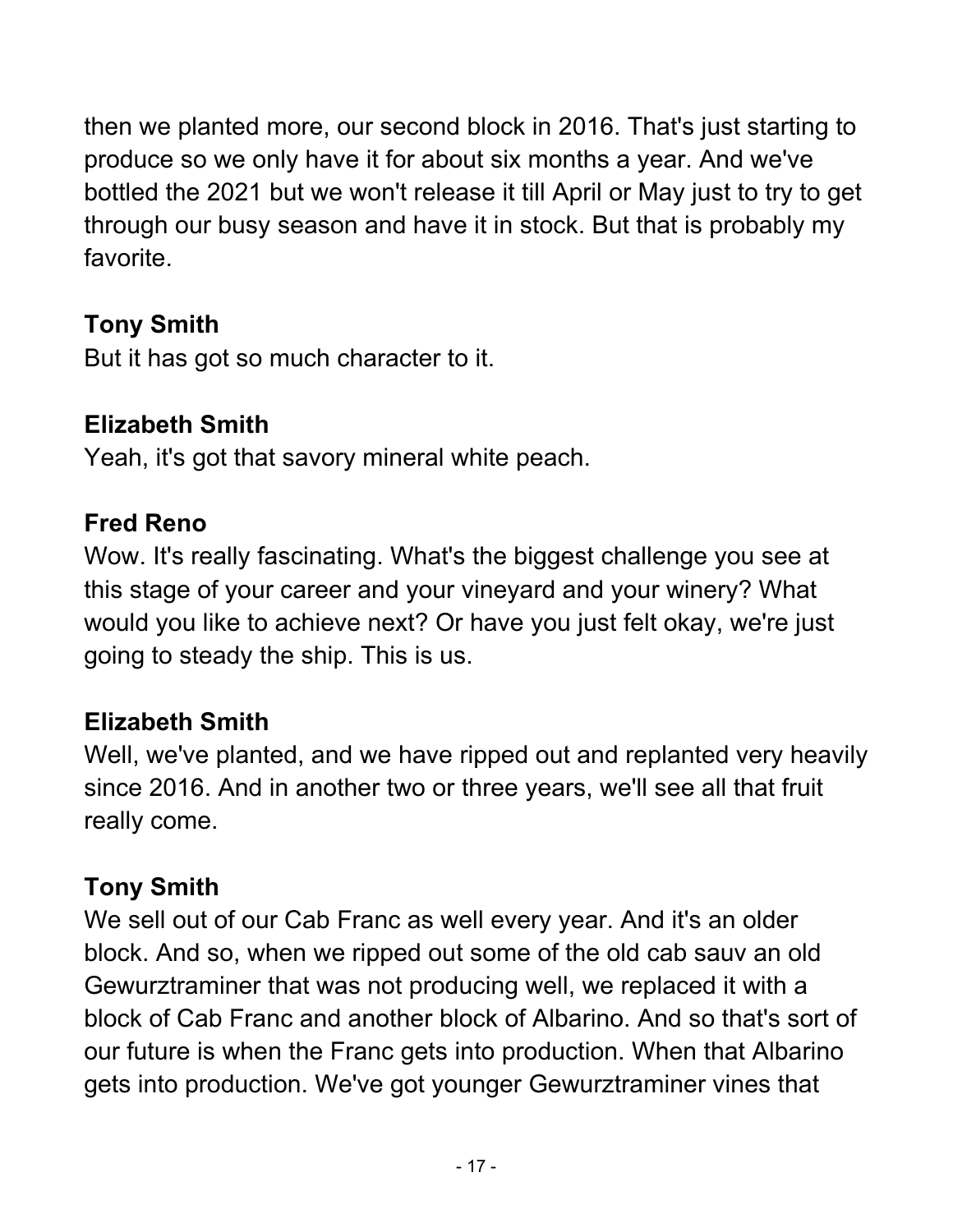were the replacement that's just barely getting into production. So, when all that is going...

# **Elizabeth Smith**

The Tannat has been slow to start, because the first year we planted it, and then a couple of years subsequent it's cold sensitive, right? And it's really probably fifth leaf this year. It's really just starting to produce.

# **Tony Smith**

Because those young vines, the fruits so acidic. Tannat is going to be that way anyway. But you know, as it calms down, I think that's going to be pretty spectacular.

# **Fred Reno**

What I'm hearing here is a, an evolution. And the wines are evolving. And there's some future not just potential greatness, but really interesting wines are on your Horizon. Is there a generational pass here, is one of your sons or daughters? I mean, your Son is in the craft beer business, right? Yes. Champion beer.

# **Elizabeth Smith**

Yes, he still helps occasionally with marketing for Afton. He has, you know, a lot of connections out there. And he helps us from time to time, our daughter and son in law actually own Monticello Wine Company brand, which we haven't talked about, I was going to get to that. So, there's hope for either or both, or at

# **Tony Smith**

least the possibility that they would have an interest.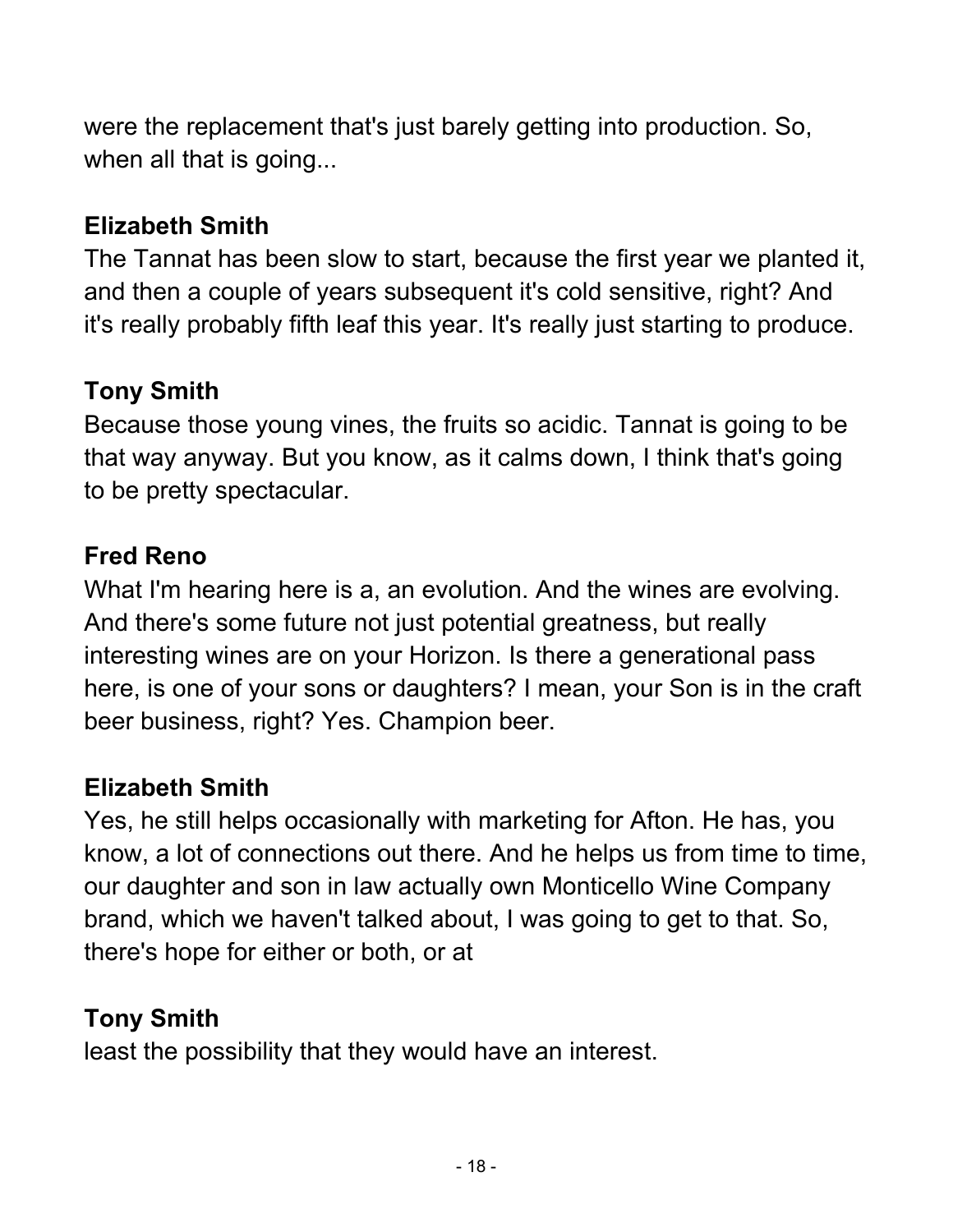# **Fred Reno**

Well, let's, let's talk about that, because that's something very much intrigued me when we just talked on the phone, Monticello Wine Company label that you own. I mean, this was historic. There's a lot of history here. This is a potentially, to me, I see it as a potential national brand. And with a lot of potential, obviously, Virginia's challenges, with not enough vineyards. Well, why did you purchase and get the rights to this label? And what do you want to do with it?

# **Elizabeth Smith**

That's a really great story and an interesting question. A little bit of the backstory, obviously, the Monticello Wine Company, originated in 1872. It was a co-op in downtown Charlottesville, and at the time, they their focus was on native grapes and grape brandy. They had the capacity as a four-story building downtown for 7000 cases, and their extra Virginia Claret won a gold in the Vienna International Competition. Anyway, it was the largest winery in the south at the time. It was really interesting story. So fast forward to 1913 between a fire and prohibition, it ceased production. And it was dormant for a while. And then Shep Rouse from Rockbridge picked it up for a little bit. And then it kind of fell dormant again. In 2013 maybe 2014. A couple of brothers, one of whom was a winemaker at another local winery reinvigorated the brand and we knew them, and I spoke with him. And I'm like, That is so awesome. Because he and I are both Charlottesville natives. I was like, That's so great. I'm so pleased that you guys did this. A couple of years later, he's left the industry. And through our connections, and their remembering that we thought that was such a great idea. We all came to the table and said this is too great a story.

# **Tony Smith**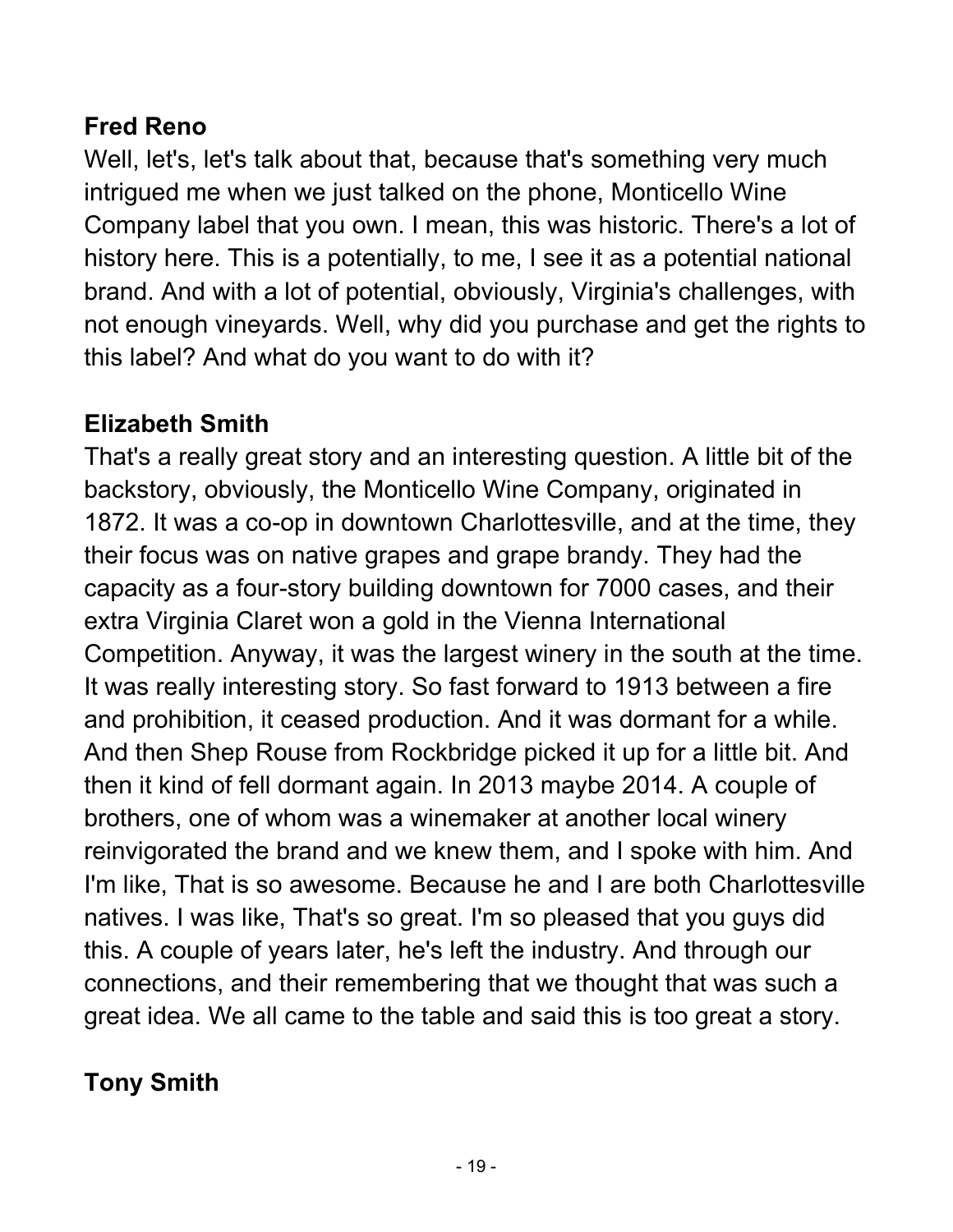We've got to keep it in commerce. They were selling wine, but he was leaving the industry. And it's like, we want to keep this brand in commerce to honor that history.

# **Fred Reno**

Well man great on you all to that.do right.

# **Elizabeth Smith**

And we didn't know honestly what we were going to do with it. We were just like, yes, yes, we'll take it. And we'll figure this out. And what we have chosen to do to this point is it's a sister label to Afton. And it's what we sell distributed to local restaurants, local wine shops. They are the same wines as Afton. It's just a way to keep that label in use and trade. But going forward, that's the opportunity for Damien and the younger generation, if they want to do something different from dry vinifera wines or just go in a different direction. That is the label that they can take and do more things so we will see. It is a story waiting to be still written.

# **Fred Reno**

As a Branding guy. I see an opportunity here that I'm like, Wow, what an opportunity for you all for that brand and for Virginia. Right? It's just a great combination. So, it's really great that you decide to save it.

# **Tony Smith**

And it was also really fun working with our daughter and son in law on the label development and some of the branding

# **Elizabeth Smith**

Our son in law is in graphic design.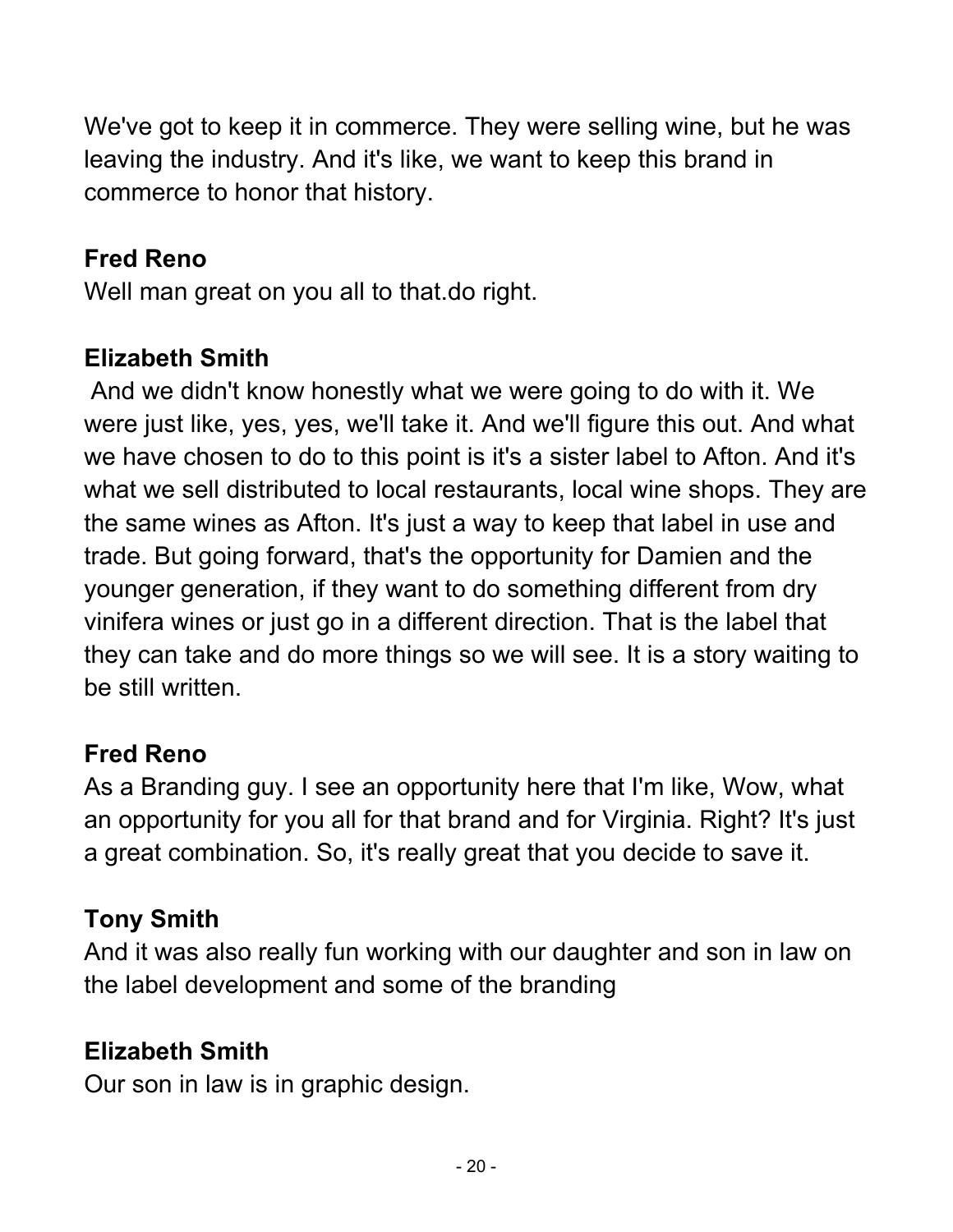## **Tony Smith**

It was Just a good family fun time, right?

#### **Elizabeth Smith**

At our launch party. The brand is theirs and they license it to Afton. But it's their way to feel connected to the family business. They both have other day jobs, but their way to feel connected and they run the social media for the Monticello Wine Company and are very involved at that level. And it gives them good interactions with Damien and our team

#### **Fred Reno**

What varietals you put it under that label right now.

#### **Elizabeth Smith**

Currently, it's Rose, Chardonnay, our red blend, and at the current red blend is our Sangiovese based blend the BACO equivalent. And we have also done the Bordeaux style red blend, we don't currently have that under label but those are the four to Red Blends, Rose, and Chardonnay.

#### **Fred Reno**

I will ask this question of you first Elizabeth, ladies first and then Tony, it may end up the question being answered the same way. But everybody's had it. What was that one wine that you had in your life where you went, Oh, wine can be this interesting, this ethereal.

# **Elizabeth Smith**

I probably answered that with two different if I could. One was an experience versus a wine when I was a young professional in Virginia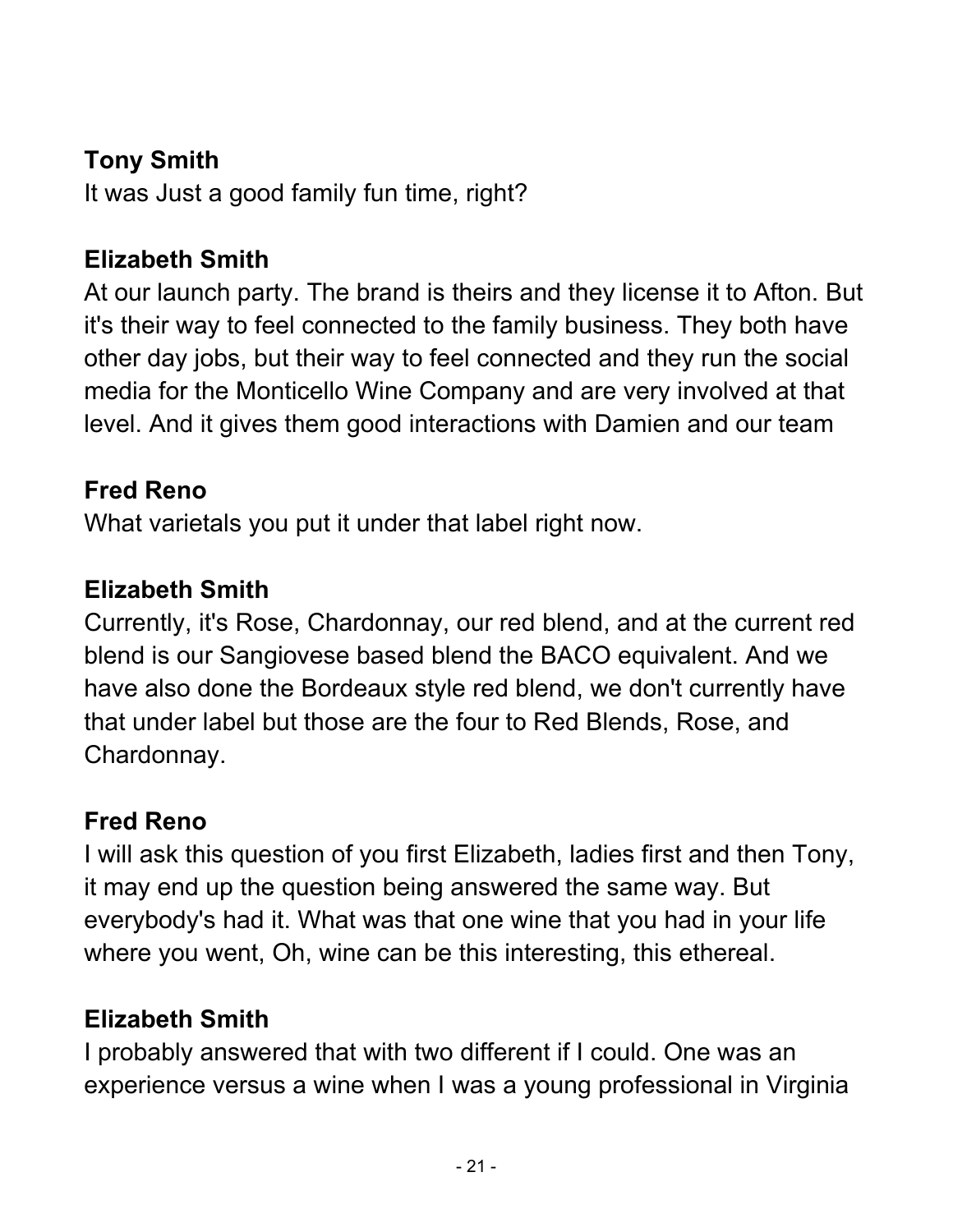Beach and we were out at a company dinner, and I was probably 26,27. And my boss ordered the wine and she had the server, bring it to me to taste. I don't know if he was trying to give me a leg up and put me on the spot. But either way, he brought it to me, and I said its corked and I send it back. And that was kind of really like, okay, it really showed me at one of the things I love most about wine is that it's a living thing. And it's constantly evolving. So that was an experience. That really made me feel like okay, I could know a little bit about this. But then as far as the wine goes, we were at, again, a corporate type of event, sponsored dinner, and we had a bottle of Quintessa one of their earliest vintages because that was a while ago, a while ago. Oh, yeah, 20 plus years ago, easily. But at this great dinner where we're all having a big time and lots of good conversation. I actually noticed I'm like, this wine is really good. And so that was, you know, again, 20 plus years ago, one of the first wines that really made me stand up and pay attention.

# **Fred Reno**

Yeah, Quintessa was beautiful wine.

# **Tony Smith**

that was a special night and a great bottle of wine. And my disappointment that night is that was a non-wine appreciating person in the group, who left some in her glass at the end of the night. And, you know, as much as I wanted to, I was not going to go down her glass. But it's like, oh, that beautiful wine is sitting there going to waste.

# **Fred Reno**

Well, I also see in your tasting room that you do so little bit of Damien's family Beaujolais Villages.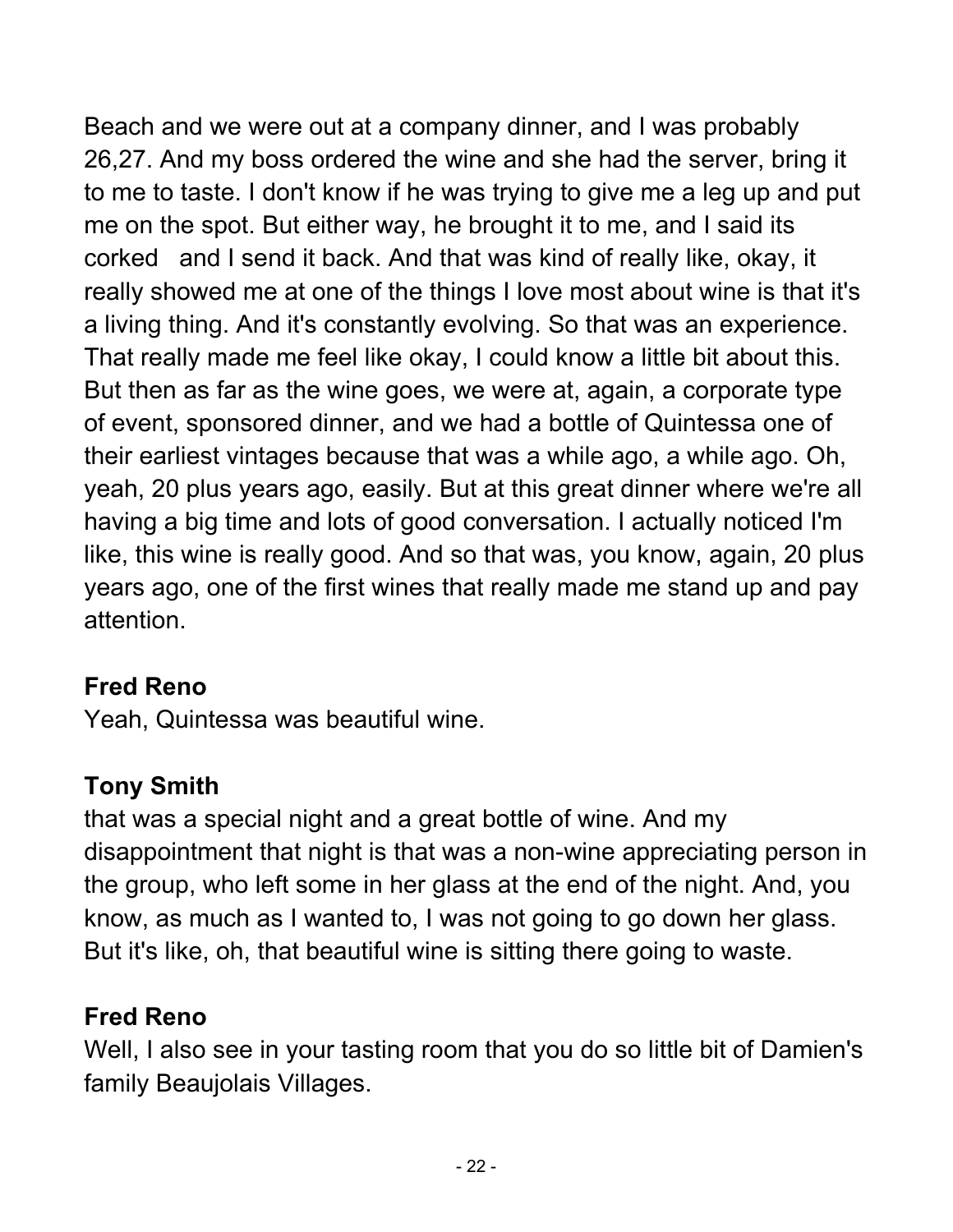# **Elizabeth Smith**

We do. It's a great family project. We really do. focus not only on the land, but on family. And we consider this our wine family. And this is Damien's uncle's vineyard in Beaujolais that he has helped them reinvigorate again as their succession plans, apparently, were fading a little bit Damien has stepped in with his cousin and uncle and brought this vineyard back to life. And so, we said, you know, absolutely, if we can help them get reestablished, and it's a beautiful Beaujolais.

#### **Tony Smith**

We're on our third vintage now. There have been a vintage difference but it's gotten better each vintage, it's been, it's really,

#### **Fred Reno**

that's got to be fun for you.

# **Elizabeth Smith**

It is fun. And it's a nice project to say, you know, this is our winemaker's family in France, if you want something different from what we have, or you know, in a different style of whatever, but nevertheless, with a story, and with a family connection, here's a Beaujolais.

#### **Fred Reno**

I will tell you. Switching subjects slightly, the experience my wife and I had, it would have been in the summer of last year, late summer, at the tasting room was really nice. The people were very professional, but very warm. There's a definite sense of family and camaraderie within the team there. We really felt it.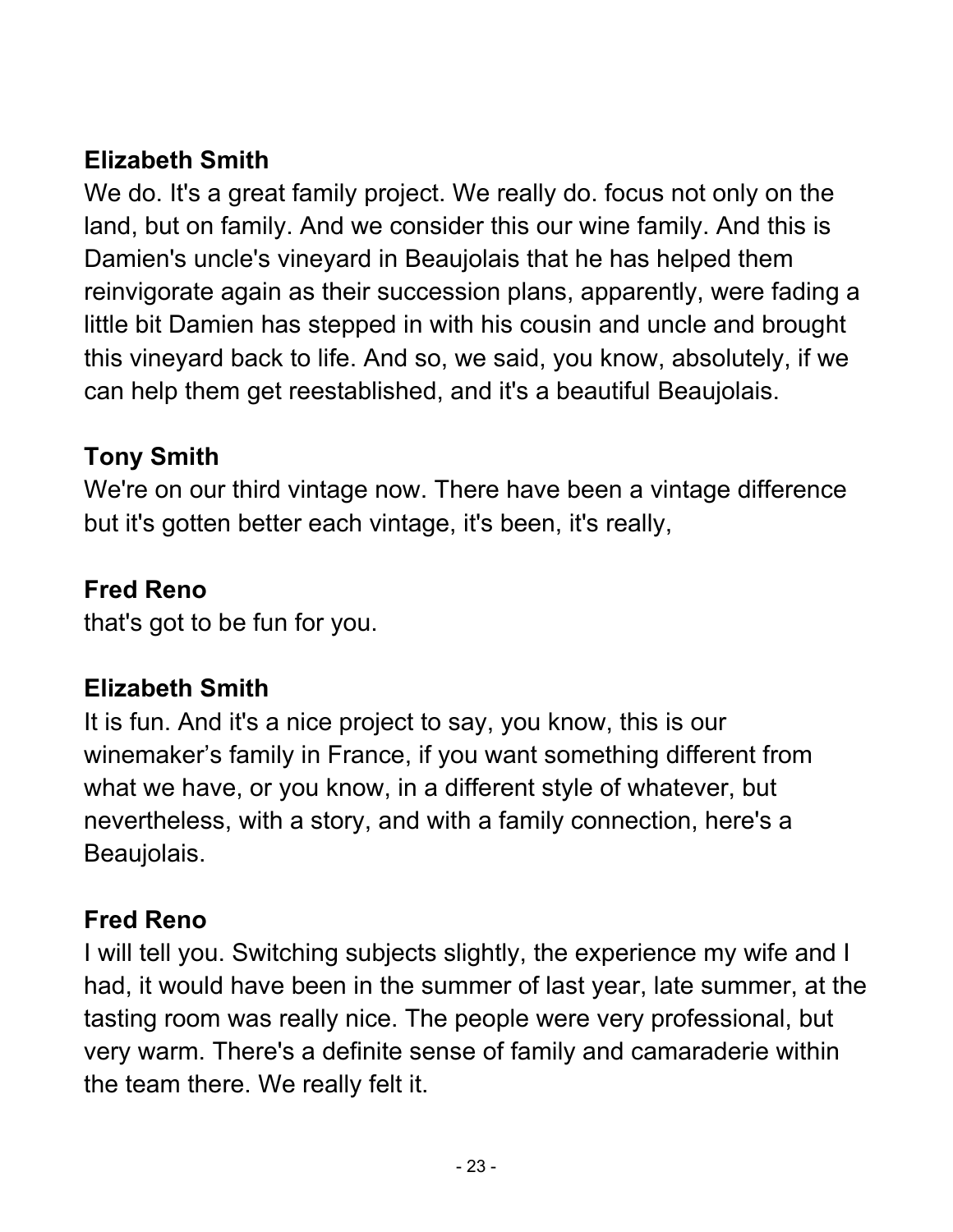# **Elizabeth Smith**

And I'm glad you sense that we feel so fortunate to have such a great staff and even in recent times and maybe when folks have had trouble hiring our staff bring their friends in. And we have just continued to grow with really wonderful people that we

# **Tony Smith**

they all have a connection with each other not they all do now because of where they work, but the new person comes in that connection. It's just an extension of the existing family and it's really great.

#### **Elizabeth Smith**

Yeah, going to work is fun most days.

#### **Fred Reno**

You're also in the hospitality business which looks quite honestly thankless to me. What got you involved in the hospitality business? I mean, you have cottages, right? You have places for people to stay right?

#### **Elizabeth Smith**

Again, I think it's partially an appreciation of this property that we want to share and keeping our methods of welcoming guests in a way that makes it feel like a special place, and that we're greeting them with people who care and maintaining that sense of a special place. And yes, we have the lodging, we have the cottages in the guest house. And, and we have the goats. And seasonally we've had chickens, and it's so fun to drive into work in the morning, and either see a couple up on the deck of the cottage with a cup of coffee, or a little kid down at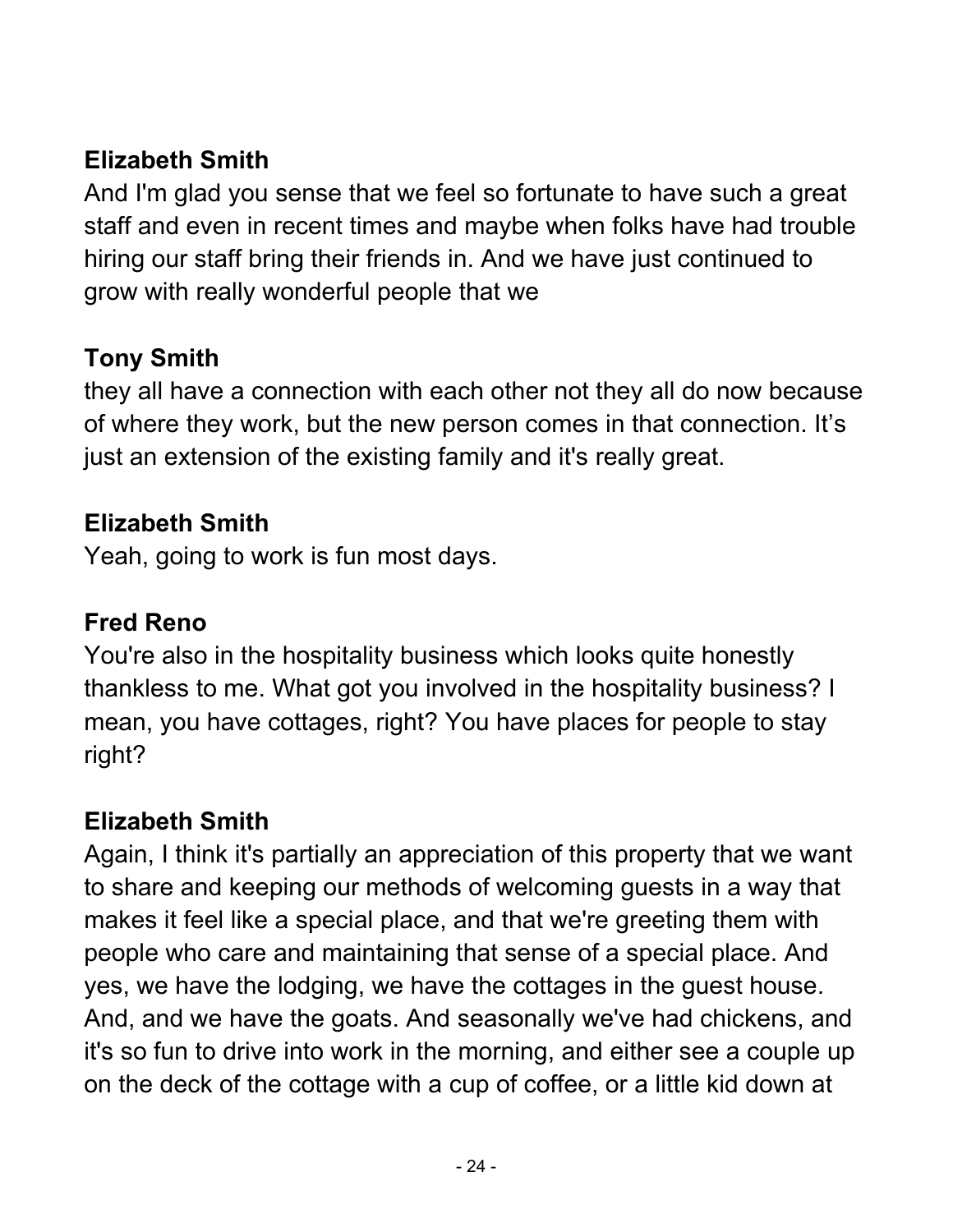the fence looking and feeding grass to the goats. It's just the sense of continuity of this is a working farm that we want to share. This is not just a production vineyard, and we're selling wine.

# **Tony Smith**

And for those people, you know, staff was showing up about 10 o'clock in the morning is there till maybe six, but from 6pm till 10am. You know, it's the farm to themselves kind of thing. It's a really great experience. And we had a fun time in the design and decorating process.

# **Elizabeth Smith**

and we like to projects were always projects driven.

# **Tony Smith**

and that was part of what drew us to this business is every vintage is different. And so, it's a continuing project. And if you're not doing something new, you're falling behind also, which creates continuing projects for us.

# **Fred Reno**

Right? Well, I can see that, you know, so you have no French American hybrids planted in your vineyard at all?

# **Elizabeth Smith**

No, I think with the aspect of our vineyard, it would not be the best use of our property. I certainly think hybrids have a role. And I don't think you have to be either or, but what we have and as we mentioned, planting more of what we're already selling out of, we have a number of SKU's or varietals, however you want to look at it, which sell out in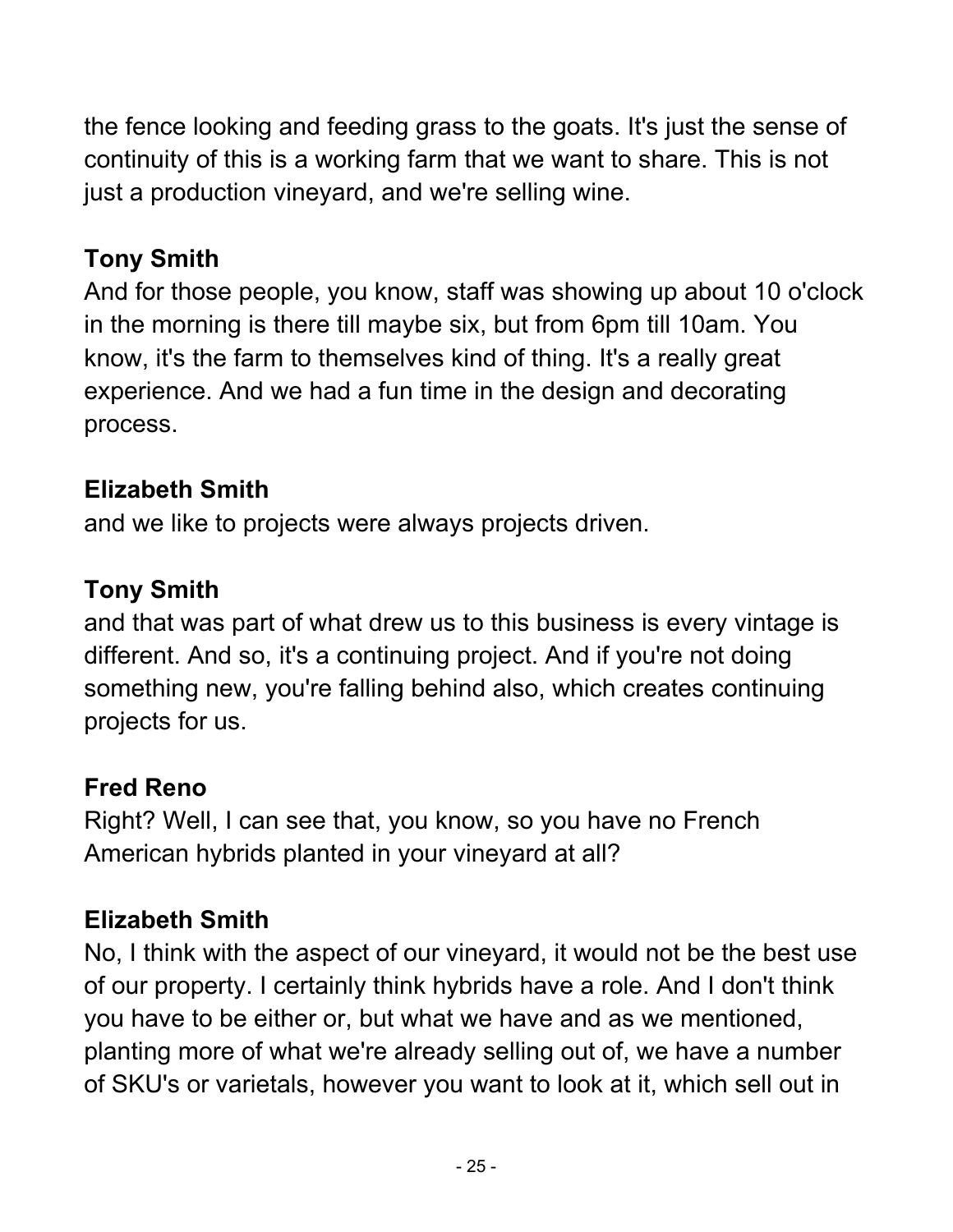six months. For us to be planting or focusing on anything more while trying to build what we have is not what we need, we need to have more constant availability

### **Fred Reno**

So, you must be about 5000 cases, maybe a little less annually.

#### **Elizabeth Smith**

Less. That's the capacity of the winery and we've bumped against that a couple of years.

# **Tony Smith**

In two vintages we've done 4600 or so cases, but in terms of retail sales, and sort of the average we're between three and four.

# **Fred Reno**

Well, there's also for me, coming to Virginia, what I sense is a real collegiality or collegiality amongst the vintners themselves, everybody still seems to be willing to share and help.

# **Tony Smith**

Absolutely, when I was working with Michael, that first year, the first time I filtered wine, the existing filter wasn't up to Michael standards. So, I ended up heading over and borrowing a plate and frame filter from Jake who was at Pollock at that time, and I learned how to filter on somebody else's filter. And then if we're ever short on anything, Veritas is right around the corner, and Emily and Damien can do that.

# **Elizabeth Smith**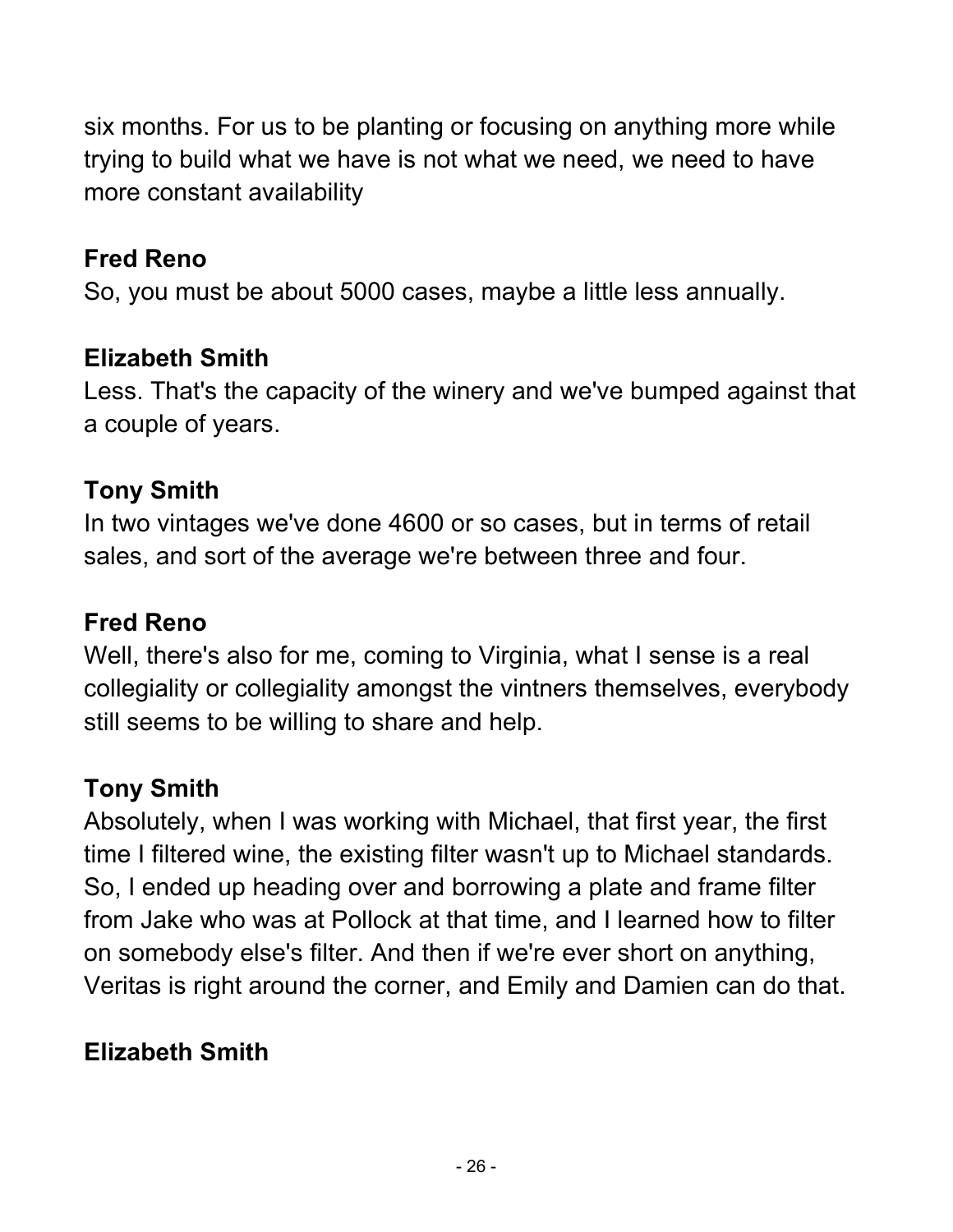These relationships are a huge part of what we enjoy so much about this business. As a matter of fact, when we were contemplating what we were going to do with the Monticello Wine Company, it's like, well, we called Jake up and said, Come have a drink with us. And let's just banter about what we could do with this. And that level of collegiality. As a matter of fact, I'm on my way after this interview to drop by King Family, and I have a bottle of wine. For Matthieu that was produced by him when he first came in his first year in 2003 was at Afton.

# **Tony Smith**

And it's the last, well actually we held back two bottles from each vintage of the sparkling. And one of those two is now going to Matthieu, so there's only one left.

# **Elizabeth Smith**

Because he produced that wine. *( fr* Oh, he's going to cherish that). All, I hope and enjoy it as well. But it is a great community, and I don't know that exists elsewhere. Obviously, we're not part of it. But

# **Tony Smith**

I remember in 2009 We did a single barrel varietal Merlot. It was actually the hard press of the Merlot. That's 25 cases, and we hand numbered and signed every one of those bottles as part of that. But bottle number one went to Matthieu as a thank you for his help in getting things going.

# **Fred Reno**

Well, I can tell you from my 43 years-experience in the wine industry, I don't see that anywhere but here. There's a little bit of in Europe, still, but Virginia appears to be unique in that regard.